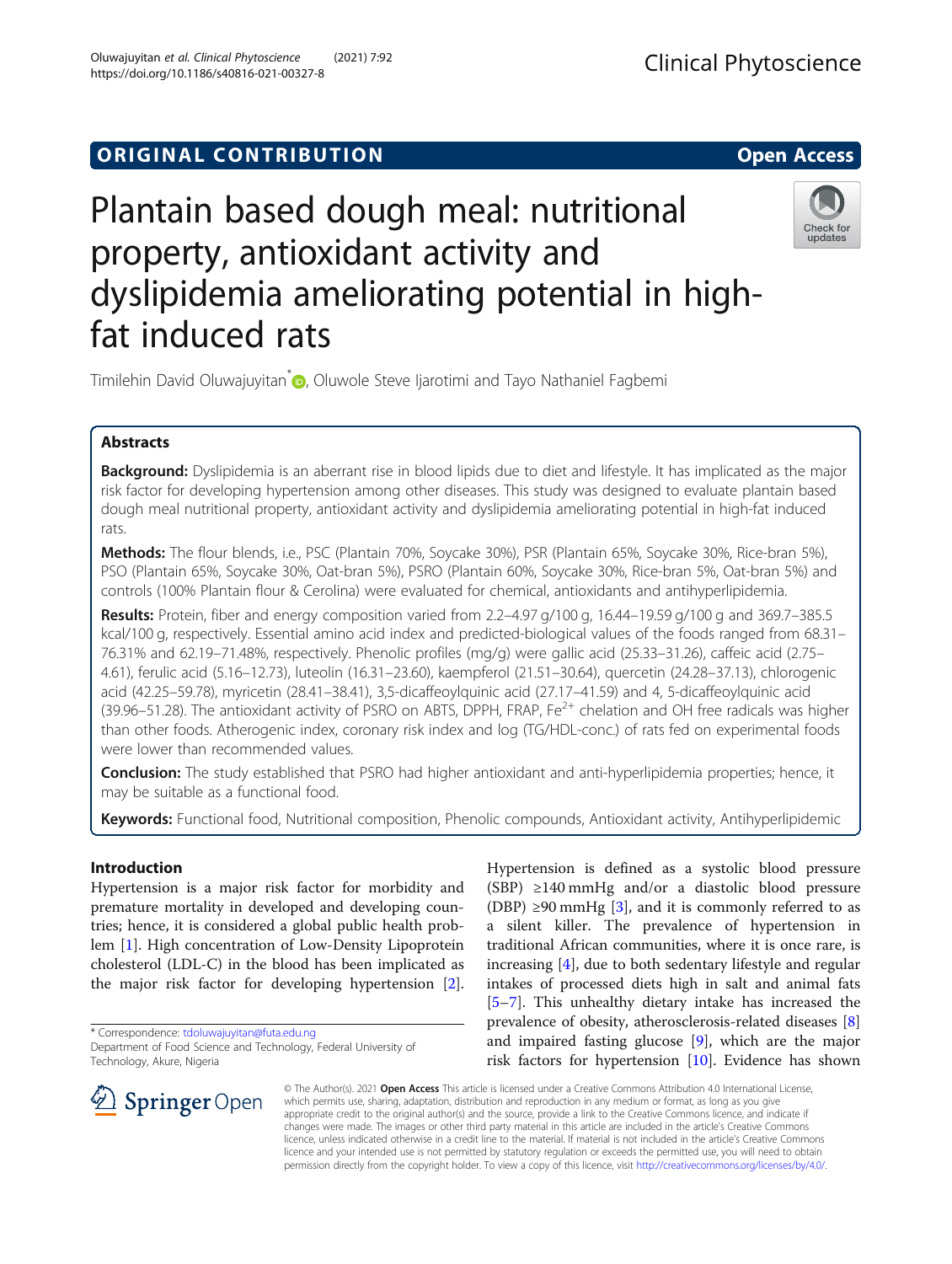that synthetic anticholesterol and antihypertensive agents are frequently used to lower high blood cholesterol and pressure; however, these had recently been implicated with many side effects  $[11, 12]$  $[11, 12]$  $[11, 12]$ . In recent time, efforts have been shifted towards production of therapeutic diets high in antioxidants and fiber with non-side effects to prevent high blood cholesterol and associated diseases [\[12](#page-13-0)–[14](#page-13-0)]. Functional foods are those modified food ingredients or conventional food, which are consumed as part of a normal diet but provides physiological benefits and/or reducing the risk of chronic disease beyond basic nutritional functions [\[15](#page-13-0)].

The health promoting properties of functional foods are attributed to bioactive components such as phytochemicals, peptides, fibers, etc. [\[16](#page-13-0)]. In recent time, there is increased in the interest of functional foods consumption patterns with the aim of reducing risk of hypertension and other chronic diseases [[13\]](#page-13-0). Diets from plant origin are rich in antioxidant phytochemicals with the abilities to scavenge free radicals, and thereby inhibiting the deleterious effects of oxidative stress [[17\]](#page-13-0). The drives to search for novel, cheap and effective plant-based foods with antioxidant and blood cholesterol and pressure lowering potentials become necessary. It is evidence that regular consumption of phenolic compounds present in plant-based foods is associated with health benefits in man [[13](#page-13-0)]. Some phenolic compounds in foods have antioxidants activities, thereby contributing to a reduction in the risk of arteriosclerosis and cardiovascular diseases [\[18,](#page-13-0) [19\]](#page-13-0). Studies have shown that phenolic compounds such as gallic acid and quercetin have the potential to prevent hypertension, diabetes and other degenerative chronic diseases [\[18,](#page-13-0) [19\]](#page-13-0).

Plantain (Musa ABB) is widely cultivated in Nigeria and consumed as a cheap source of energy. Nutritionally, plantain particularly unripe is a good source of carbohydrate, dietary fiber, irons, potassium and vitamins [[20,](#page-13-0) [21\]](#page-13-0), and regular consumption of plantain helps to prevent diabetes, hypertension and anaemia due to its high resistant starch content and low glycemic index property [[22](#page-13-0)–[24\]](#page-13-0). Plantain flour has been successfully added to cereals to produce bread [\[25\]](#page-13-0), spaghetti [[26](#page-13-0)] and other food products, demonstrating that its addition results in a higher resistant starch content and a lower starch digestion rate. In Southwest Nigeria, it is consumed in form of a dough meal - a prepared cooked paste from traditional diets/ plants that is food sustainable, safe, nutritious, culturally acceptable and available all year round.

Soycake (Glycine max L) is a by-product generated during oil extraction of soybeans oil. Soybean cake is high in protein and can be used in food formulation to prevent protein-energy malnutrition. Soybean cake is used as a protein supplement and has a good number of advantages ranging from low cost, readily available and health benefits in man. The application of soycake in food formulation particularly with unripe plantain flour has recently been reported [[27](#page-13-0)–[29](#page-13-0)].

Rice bran (Oryza sativa  $L$ ) is a by-product of rice milling; and it is rich in tocotrienol and ability to reduce total cholesterol and low-density lipoprotein (bad cholesterol). Hence, tocotrienol is used to prevent the risk of heart disease in man [\[30](#page-13-0), [31](#page-13-0)]. Evidences have shown that blending rice-bran into animal formulations reduced cholesterol levels [\[32](#page-13-0), [33](#page-13-0)].

Oat bran (Avena sativa L.) is a by-product of oatmeal and it is reported to contain β-glucan which significantly increasing blood concentrations of high-density lipoprotein cholesterol [[34](#page-13-0)]. Evidence has established that regular consumption of oat-meals is beneficial to manage hypertension due to its fiber content and bioactive phytochemicals  $[35]$  $[35]$ . The β-glucan in oats plays an important role in preventing and managing diabetes by slowing down carbohydrate digestion and absorption of glucose in the small intestine [[36\]](#page-13-0).

Recently, efforts have been shifted towards production of functional foods from local food materials to manage chronic degenerative diseases [\[29,](#page-13-0) [37](#page-13-0), [38\]](#page-13-0). Despite all these efforts, there is scanty information on the combination of plantain, oat bran, rice bran and soycake flour in food formulation. Hence, this study was aimed to produce and evaluates nutritional composition, bioactive phytochemicals, antioxidants and anti-cholesterol potential of diets formulated from plantain, oat-bran, ricebran and soycake.

## Materials and methods

## Sources of food sample

The unripe plantains were obtained from Teaching and Research (T&R) Farm, Federal University of Technology, Akure (FUTA), Nigeria; defatted soybean cake were obtained from Rom Mill Factory, Ibadan, Nigeria; rice-bran were obtained from Igbimo Rice Processing Company, Aisegba-Ekiti, Nigeria and oat-bran were obtained from Richardson Milling Limited, Portage La Prairie, Manitoba (MB), respectively.

The food materials were obtained during the first quarter of the year, authenticated at the Department of Crop, Soil and Pest Management, FUTA, Nigeria (FUTA/CSP/AUT/2019/0087) and stored at room temperature in an air tight container after processing into flour prior to analysis.

## Processing of flour and food formulations

The plantain flour was processed using method described by Mepba et al. [\[39](#page-13-0)] with slight modification. The plantains were manually peeled and sliced into 1 cm thick pieces, blanched (100 °C, 10 min.) in sodium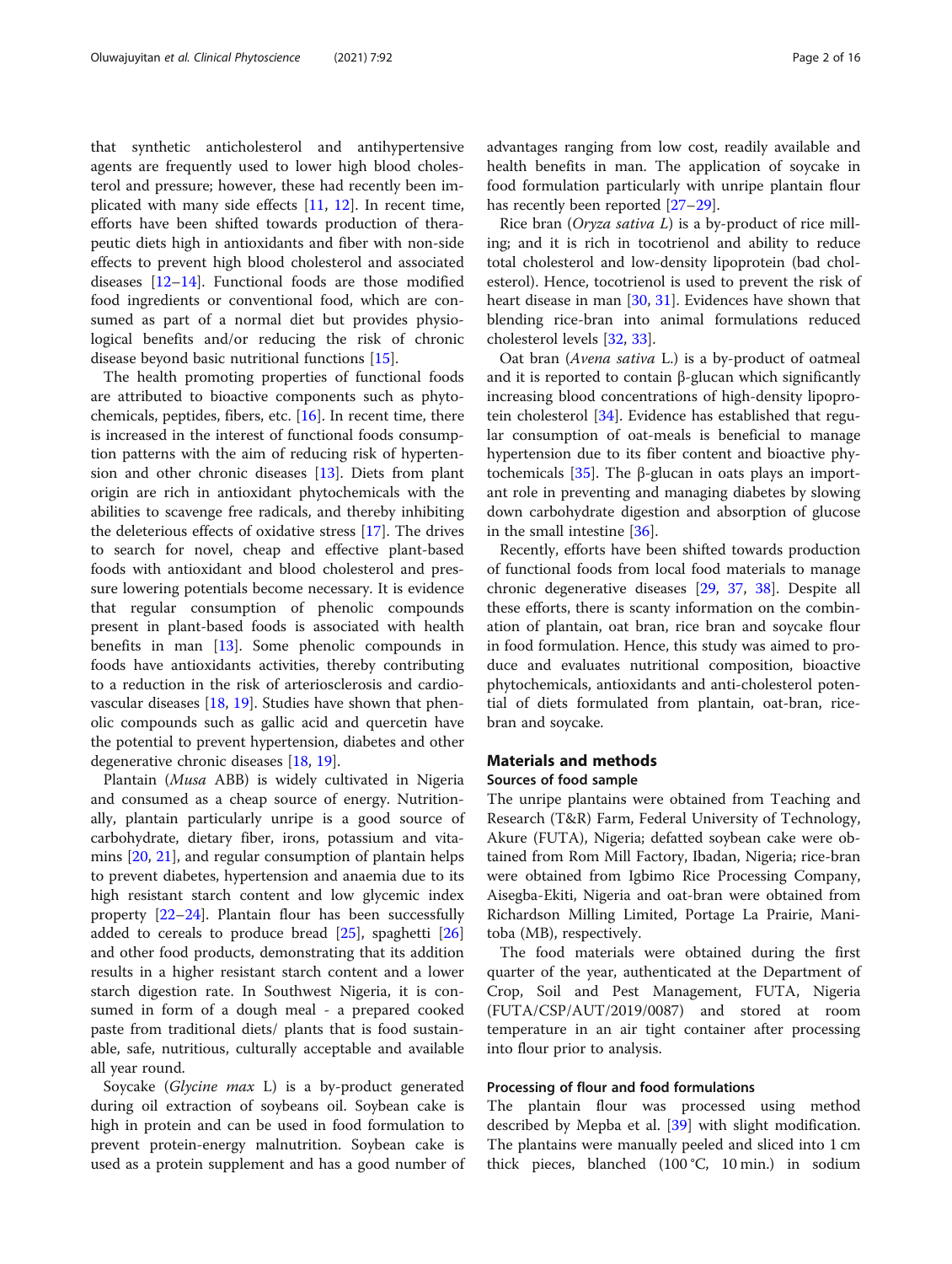hydrogen sulphate  $(1.25\% \text{ NaHS0}_3)$  solution to prevent browning and drained. The food samples, i.e., soycake, rice-bran, oat-bran and blanched plantain were dried in hot-air oven (Plus11 Sanyo Gallenkamp PLC, Loughborough, Leicestershire, UK) at 60 °C for 24 h, milled into flour (Laboratory blender (Model KM 901D; Kenwood Electronic, Hertfordshire, UK) and sieved through 200 mm mesh sieve (British Standard) to obtain experimental flour samples.

The flour samples, i.e., plantain, soycake, rice-bran and oat-bran flour, were blended with reference to 14 g/day protein and 5 g/day fibre (i.e., 25% of recommended daily intakes of an adult requirements) using Response Surface Methodology. The flour samples were blended as follows: PSC (Plantain 70%, Soycake 30%), PSR (Plantain 65%, Soycake 30%, Rice bran 5%), PSO (Plantain 65%, Soycake 30%, Oat bran 5%), PSRO (Plantain 60%, Soycake 30%, Rice bran 5%, Oat bran 5%). Cerolina (wheat and soybean produced by More Foods Lagos, Nigeria) and 100% Plantain flour were used as control.

#### Preparation of formulated food sample aqueous extracts

The aqueous extract of blended food sample was produced by dispersing each of the flour samples (500 g) into distilled water (2.5 L) and exhaustively marcerated for 12 h. After marceration, the mixture was filtered using muslin cloth and Whatman No.1 filter paper; and the filtrate was concentrated using rotary evaporator (Model 349/2, Corning Limited, England) at 40 °C for 24 h, and thereafter, the filtrate was freeze-dried to obtain food sample extract. The freeze-dried flour sample was packed in a plastic container, sealed and stored at room temperature ( $\sim$  27 °C) until required for use.

## Determination of chemical composition Proximate composition

Moisture, crude protein, fat, fiber and ash content of the food samples were determined according to AOAC methods [\[40\]](#page-13-0). Total carbohydrate content was calculated by subtracting the total percentage of moisture, fat, protein, fiber and ash from 100.

## Mineral content

The minerals, i.e., calcium, magnesium, iron, zinc, copper and manganese, were determined using Atomic Absorption Spectrophotometer (AAS Model SP9). Sodium and potassium content were determined using flame photometer (Sherwood, U.K.) using NaCl and KCl as the standard. Phosphorus was determined by the vanado-molybdate colorimetric method of AOAC [\[40\]](#page-13-0).

### Amino acid profile

The amino acid composition of the food samples were determined using Automated Amino Acid Analyzer

(Model 6300; Beckman Coulter Inc., Fullerton, Calif., USA) as described by Mansouri et al. [[41](#page-13-0)] and Hartcamp et al. [\[42](#page-13-0)].

## Quantitative determination of phytochemical constituents of the formulated food samples

Tannins content of the food sample was determined as described by the method of Fagbemi et al. [\[43](#page-13-0)] with slight modification. Each of the sample extract was measured (1.0 g) and dispersed in distilled water (10 ml), vortex vigorously and centrifuged at 3000  $x$  g for 10 min. The filtrate (2.5 ml) and standard tannic acid solution (2.5 ml) were separately dispersed into 50 ml flask, respectively. Into each of the flask, folin-denis reagent (1.0 ml) and saturated  $Na<sub>2</sub>CO<sub>3</sub>$  solution (2.5 ml) were poured into volumetric flask, respectively. Thereafter, the mixture was diluted with distilled water to mark in the volumetric flask (50 ml) and incubated for 90 min. at room temperature. The absorbance was measured at 250 nm in an electronic spectrophotometer (Genway model 6000i). Readings were taken with the reagent blank at zero. The tannin content was calculated.

Tannin 
$$
(mg/g) = \frac{Ab x \text{ Conc.x } Vf}{\text{Ast } x \text{ Wt of sample } x \text{ Vol.}}
$$

Where

Ab = Absorbance of test sample, Ast = Absorbance of standard solution, Conc. = Concentration of standard solution,  $W = Weight of sample used Vf = Total volume$ of extract Vol. = Volume of extract.

Flavonoid was determined by the method reported by Boham and Kocipai  $[44]$  $[44]$ . The flour sample  $(5.0 g)$  was mixed with 50 mL of 80% aqueous methanol in a 250 ml beaker, covered, and incubated for 24 h at room temperature. The mixture was filtered and the supernatant was discarded. The residue was re-extracted (thrice) with 50 ml of ethanol. The combined mixture was filtered with Whatman filter paper number 42 (125 mm), and the filtrate was transferred into a crucible. The filtrate was evaporated to dryness using a water bath, cooled in a desiccator and weighed until constant weight was obtained. The flavonoid was calculated.

Saponin was determined as described by the method of Obadoni and Ochuko [\[45](#page-13-0)]. Each of the flour samples (20 g) was poured into a 250 ml conical flask conical flask containing 100 ml of 20% aqueous ethanol. The mixture was transferred into a hot water bath maintained at 50 °C for 4 h with continuous stirring. The residue of the mixture was again extracted with another 100 ml of 20% aqueous ethanol after filtration. Thereafter, the combined mixture was filtered and concentrated in a water bath at 90 °C. To the concentrated filtrate, 20 ml diethyl ether was added and mixed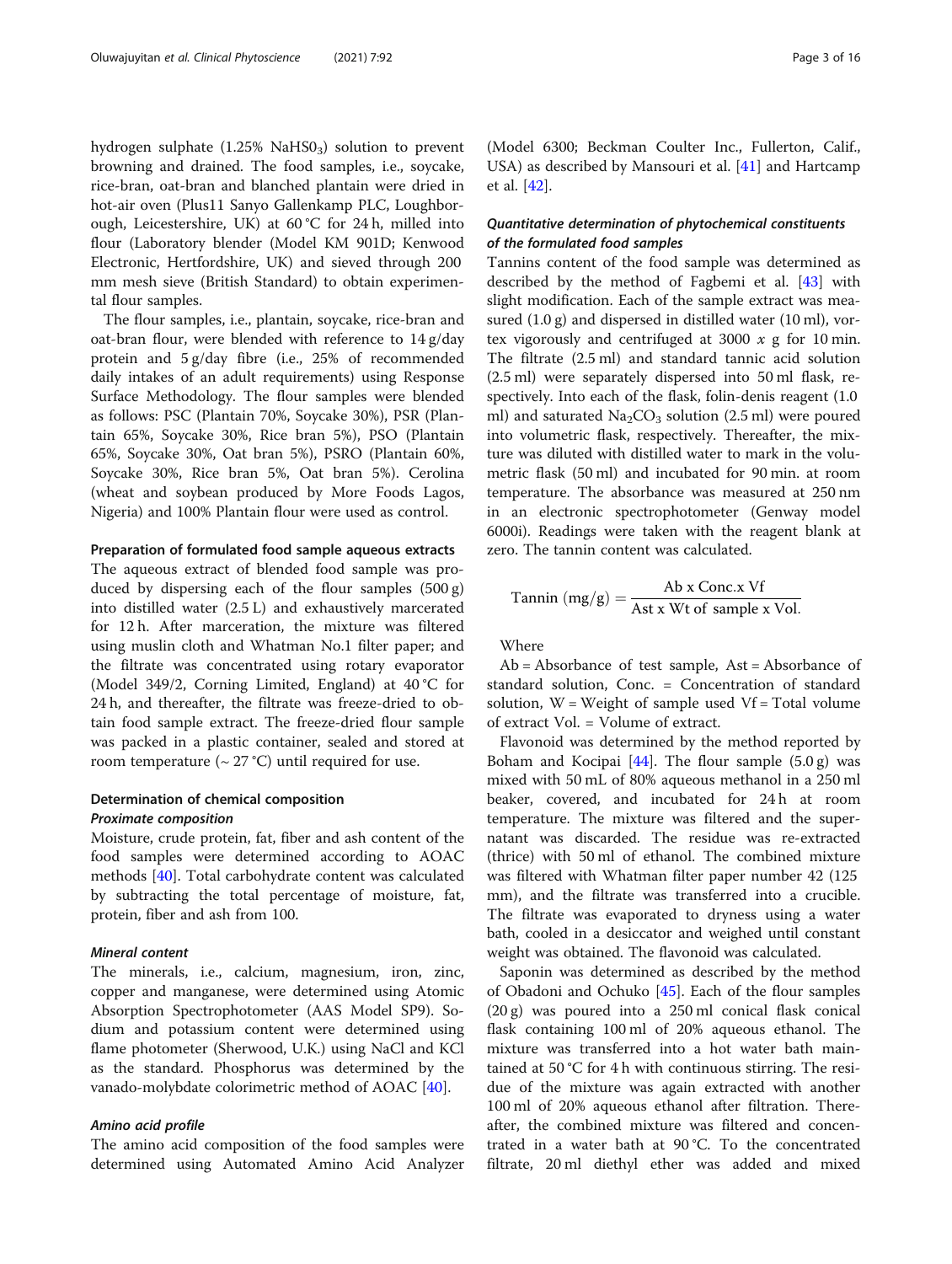vigorously to separate the aqueous layer from the ether layer, which was discarded. This purification process was repeated twice. The separated aqueous solution was mixed with 60 ml of n-butanol. The mixture was then washed twice with 10 ml of 5% aqueous sodium chloride, and the sodium chloride layer was separated and discarded, while the left over was re-concentrated in a water bath at 90 °C for 30 min. The filtrate was then transferred into a crucible, and thereafter oven dried in hot-air oven (Gallenkamp, England) at 60 °C to a constant weight. The saponin content was calculated.

Oxalate was determined as described by the modified method of Adeniyi et al.  $[46]$  $[46]$ . The sample  $(2.5 g)$  was digested with 10 ml 6 M HCl at a temperature of 60 °C for 60 min. With constant stirring using a magnetic stirrer, and then filtered. To 5.0 ml of the filtrate, 1.0 ml of 5 M ammonium hydroxide solution was added (to adjust pH) until the colour of the solution changed from salmon pink colour to a faint yellow colour. Thereafter, to the solution, phenolphthalein indicator (2 drops), glacial acetic acid (3 drops) and 5% calcium chloride (5.0 ml) were added to precipitate insoluble oxalate, and the solution was allowed to incubate for 120 min. at room temperature before centrifuged at 2500  $x$  g 15 min. The precipitate was washed with distilled hot water, 5.0 ml of 3 M tetraoxosulphate (VI) acid was added and warmed in a water bath at 60 °C for 15 min. Freshly prepared 0.01 M potassium permanganate  $(KMnO<sub>4</sub>)$  was titrated against 12.5 ml of the filtrate until a faint pink colour, which persisted for about 30 s. and the volume of  $KMnO<sub>4</sub>$  used was read from the burette reading. The oxalate content was calculated (mg/g).

Oxalate 
$$
\left(\frac{mg}{g}\right) = V_T x 0.9004
$$

Where, VT = Titre volume (ml).

Trypsin inhibition activity (TIA) was assayed described by the modified method of Smith et al. [[47](#page-13-0)]. TIA was assayed in terms of the extent to which the extract of the defatted flour samples inhibited the action of bovine trypsin (EC 3.4.21.4) on the substrate benzoyl-DLarginine-p-nitrianilide (BAPNA) hydrochloric. The food sample (1.0 g) was extracted with 50 ml, 10 mM NaOH at ambient temperature for 2 h. with continuously shaking using a mechanical shaker (GallenKamp orbital shaken Surrey, UL). To the obtained slurry, 1 M NaOH was added to adjust the pH to 9.4. The suspension was diluted to 50 ml with phosphate buffer, and into the test tube, inhibitor extract (1.0 ml), trypsin solution (1.0 ml) and 5% trichloroacetic acid (6.0 ml) were added; and the mixture was incubated at room temperature for 60 min. Thereafter, the suspension was filtered, and the absorbance of the filtrate and the blank (6 ml of 5% TCA and 4 ml buffer) were measured at 280 nm using spectrophotometer (Spectronic 601 model, Milton Roy Company, USA). Trypsin inhibitor activity was calculated in terms of mg pure trypsin (Sigma type lll, lot 20H0868).

$$
TIA = \frac{2.632DA \text{ mg pure trypsin inhibited g-1 sample}}{\text{Weight of Sample}}
$$

Where D is the dilution factor, A is the change in absorbance at 410 nm due to trypsin inhibition per ml diluted sample extract.

The phenol in the food samples was determined as described by the method of George' et al. [[48](#page-13-0)] with minor modifications. The food sample (2.0 g) was defatted using 100 ml ether in a soxhlet apparatus for 90 min. The defatted food sample  $(1.0 g)$  was dispersed in 50 cm<sup>3</sup> boiled ether for 15 min. to extract the phenolic components. Into the extracted filtrate (5.0 ml), distilled water (10.0 ml), 0.1 N ammonium hydroxide solution (2.0 ml), and concentrated amyl alcohol (5.0 ml) were added, and the mixture was left to react for 25 min. For colour development. The optical density was measured at the absorbance of 505 nm. For the preparation of phenol standard curve, 0.20 g of tannic acid was dissolving in distilled water and diluted to 200 mL mark (1 mg/ml). The standard tannin acid solution was measured into five different test tube by varying its concentration between 0.2–1.0 mg/ml. The standard tannic acid solution was then pipetted against the solution of  $NH<sub>3</sub>OH$  (2.0) ml), amyl alcohol (5.0 ml), and distilled water (10.0 ml). The solution was thereafter made up to 100 ml volume and left to react for 25 min. For colour development. The optical density was measured with spectrophotometer (Cecil 3021 spectrophotometer, Cambridge, United Kingdom) at 505 nm. The amount of phenolic compounds was expressed as mg of gallic acid per g of extract (mgGAE/g).

The polyphenolic profiles were determined as described by Kelley et. al. [\[49\]](#page-14-0) and Provan et al. [\[50](#page-14-0)]. The homogenised freeze-dried formulated food samples (0.5 g) were extracted with 25 ml distilled water using homogeniser (Ultra Turrax T25 (IKA.Werke, Janke & Kunkel). The aliquot of the aqueous food sample extract  $(0.1 \text{ ml})$  was poured into GC vials and  $50 \mu$ L of an internal standard was added (3-[4-hydroxyphenyl]-1-propanol solution, 19.2 μg/ml). Thereafter, the sample was evaporated to dryness under nitrogen and derivatised by addition of 250 μL N, O-bis (trimethylsilyl) trifluoroacetamide (BSTFA) at  $60^{\circ}$ C for 15 min. Analysis of the samples was performed by an Agilent (Wallborn, Germany) HP series GC 6890 N coupled with a HP 5973 MS detector (EI, 70 eV), a split–splitless injector, and an HP 7683 autosampler in an HP-5 MS capillary column (5% phenyl–95% methyl siloxane,  $30 \text{ m} \times 0.25 \text{ mm} \times$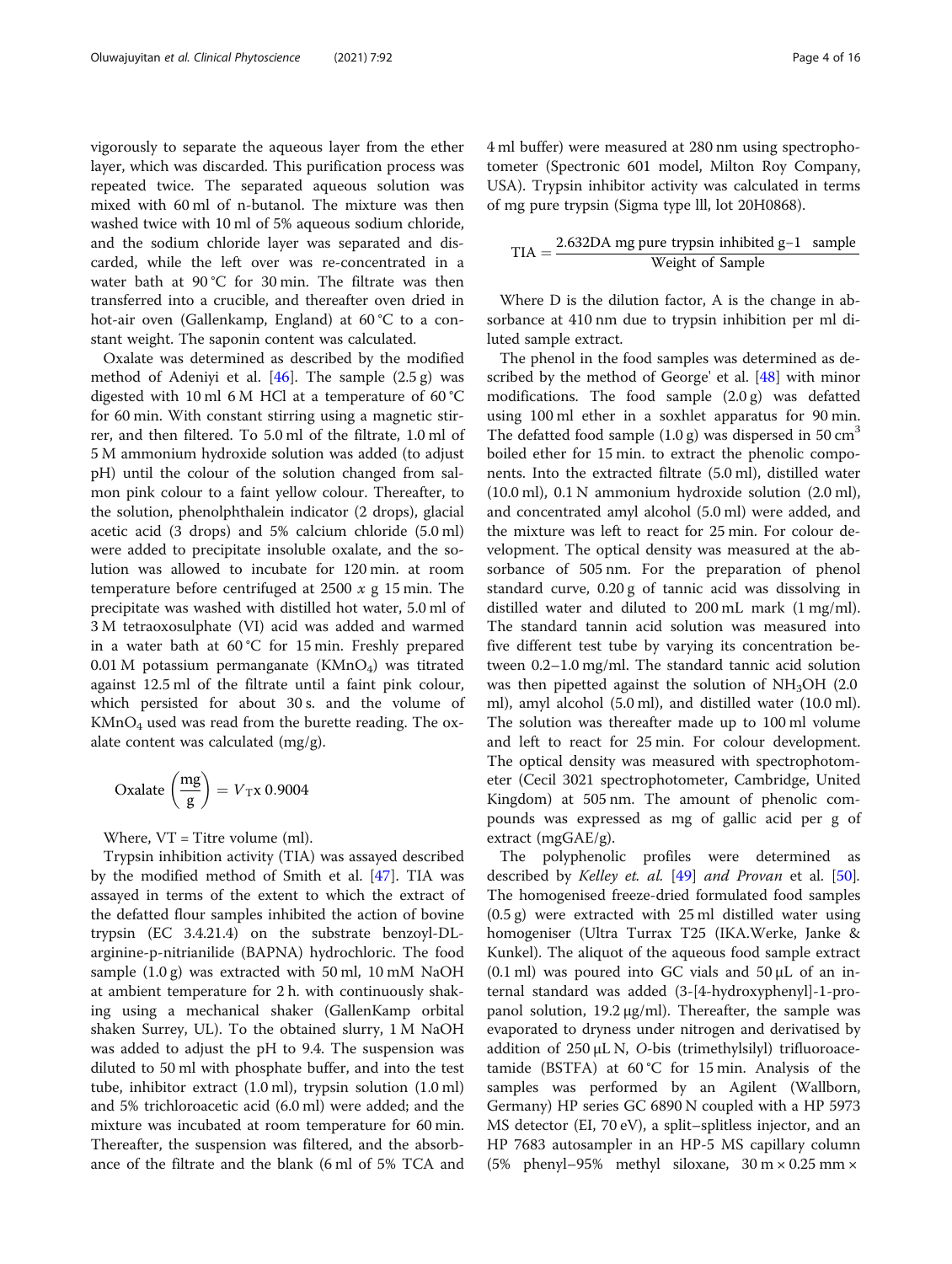250 μm), and 3-(4-hydroxyphenyl)-1-propanol was used as the standard.

#### Determination of functional and pasting properties

The functional properties of flour blends, that is, bulk density, water absorption, oil absorption, foaming capacity/stability, emulsion capacity/stability and gelatinization were determined by the methods described by Iwe et al. [[51\]](#page-14-0). Swelling capacity was determined according to method described by Akpata and Miachi [[52\]](#page-14-0). Pasting properties of the flour blends were determined using the Rapid Visco Analyzer (RVA Model 3c, Newport Scientific PTY Ltd., Sydney) as described by AACC [\[53\]](#page-14-0).

## In-vitro antioxidant assay of the formulated food sample aqueous extracts

The in-vitro antioxidant assay of the aqueous extracts of the food sample using standard methods. The free radical scavenging activity of the food samples was determined against 2,2-azino-bis (3-ethylbenzthiazoline-6 sulphonate (ABTS) as described by Re et al. [[54](#page-14-0)]. The 2,2- diphenyl-1-picryhydrazyl (DPPH) free radical scavenging was determined as described by Aluko and Monu [[55\]](#page-14-0). Metal chelating activity of the formulated food aqueous extract was determined using the method of Xie et al. [[56\]](#page-14-0). Ferric reducing antioxidant activity (FRAP) was determined according to Zhang and Lin [[57\]](#page-14-0). The hydroxyl free radical scavenging activity of the food extract was determined according to the method reported by Girgih et al. [[58](#page-14-0)].

Calculation: The dietary antioxidant activity index (DAAI) were calculated for each of the formulated food samples as follows:

$$
DAAI = \left(\frac{Final\ concentration\ of\ antioxidant\ eg\ DPPH\ (mg/dL)}{IC_{50}(mg/dL)}\right)
$$

Low antioxidant activity DAAI < 0.5, moderate antioxidant activity  $DAAI = 0.5-1.0$ , strong antioxidant activity DAAI =  $1.0 - 2.0$ , very strong = DAAI >  $2.0$  [[59](#page-14-0)].

# Experimental design and determination of blood lipid profile in rats

## Ethical approval

The experiments on animals were conducted in accordance with the force laws and regulations as regards animal use and care as contained in the Canadian Council on Animal Care Guidelines and Protocol Review [\[60\]](#page-14-0).

## Experimental design

Forty male albino rats (190–200 g) were purchased from the Department of Biochemistry, Federal University of Technology, Akure, Nigeria. The rats were divided into seven groups  $(n = 5)$ ; and were housed in individual

stainless steel cages maintained at standard environmental condition of controlled temperature  $24 \pm 5$  °C, illumination (12 h light/12 h dark cycles), relative humidity of  $60 \pm 4\%$  for 7-day acclimatization.

## Formulation and feeding of high fat diet to the experimental rats

After 7-day acclimatization, the experimental rats were fed on high-fat diets (HFD) for diet-induced obesity for 28 days. The high-fat diets  $(g/100 g)$  were formulated from the blending of skimmed milk  $(50 \text{ g})$ , lard  $(30 \text{ g})$ , cellulose (9 g), corn starch (7 g) and premix (4 g) as de-scribed by Kim et al. [\[61](#page-14-0)] and Vatandoust et al. [[62\]](#page-14-0) with slight modification. The HFD (20 g/day) and water were provided to the rats' ad libitum throughout the experimental period.

#### Grouping and feeding of experimental diets to the rats

Group  $I$  – rats fed with basal diet + Satin Group II – rats fed with 100% Plantain flour Group III – rats fed with Plantain 70% + Soycake 30% (PSC) Group IV – rats fed with Plantain 65% + Soycake 30% + Rice bran 5% (PSR) Group V – rats fed wit Plantain 65% + Soycake 30% + Oat bran 5% (PSO) Group VI – rats fed wit Plantain 60% + Soycake 30% + Oat bran 5% + Rice bran 5% (PSRO) Group VII – rats fed with Cerolina, a commercial swallow meal

The rats were administered with the experimental diets and water ad libitum; while Satin (an anti-cholesterol agent = 10 mg/kg body weight) was administered orally to the rats for 28 days.

#### Determination of blood lipid profile

At the end of 28 days, the rats were sacrificed after a 12 h overnight fast, and blood sample was collected via cardiac puncture into clean test tube. Total Cholesterol (TC) was determined by the method described by Siedel et al. [[63\]](#page-14-0), Triglyceride concentration (TG) by the method de-scribed by Tietz [[64\]](#page-14-0), and HDL-cholesterol was deter-mined using the method reported by Jacobs et al. [\[65](#page-14-0)]. The serum High-density lipoprotein concentration (HDL-conc.) was determined by the dextran sulphate– magnesium (II) precipitation method reported by Albers et al. [[66\]](#page-14-0). Low-Density Lipoprotein (LDL-concentration), Very Low-Density Lipoprotein (VLDL-conc.), Atherogenic Index (AI) and Coronary Risk Index (CRI) were calculated: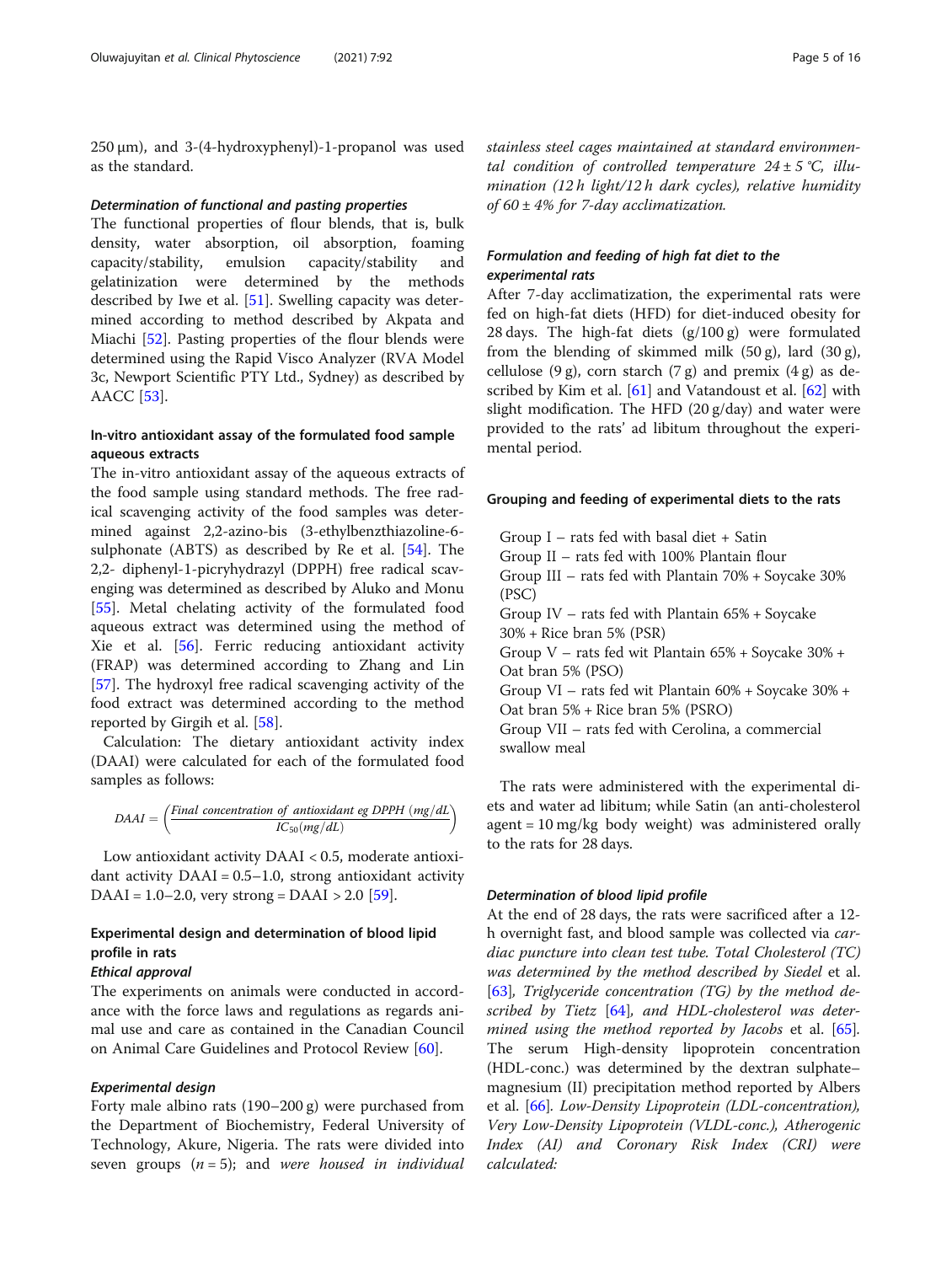### Low-density lipoprotein (LDL)

The Low Density Lipoprotein was calculated according to the method described by Friedewald et al. [\[67](#page-14-0)].

$$
LDL = \frac{Total \ cholesterol - Triglycerides - HDL}{5}
$$

Very Low-Density Lipoprotein cholesterol (VLDL-C) [\[68\]](#page-14-0).

VLDL-C (mg/dL) = Triglycerides / 2.2. Atherogenic index (AI) [\[69\]](#page-14-0).

 $AI = \frac{LDL - cholesterol}{HDL - cholesterol}$ 

Coronary Risk Index (CRI) [[70](#page-14-0)].

 $\text{CRI} = \frac{\text{Total cholesterol}}{\text{HDL–cholesterol}}$ 

Where,

VLDL-C is very low-density lipoprotein cholesterol. LDL-C is low-density lipoprotein cholesterol. HDL-C is high-density lipoprotein cholesterol.

#### Data analysis

Data in triplicate readings were analysed and results presented in mean ± standard error mean (SEM). One-way Analysis of Variance (ANOVA) was used to analyze the means. Significant differences between means were determined using Duncan with level of significant at  $p \leq$ 0.05.

## Results

## Nutritional composition

The nutrient composition of the blended flour samples is presented in Table 1. The moisture content, total fiber, crude protein and energy value of the food samples ranged from 5 to 5.5 g/100 g, 2.2–4.97 g/100 g, 16.44– 19.59 g/100 g and 369.7–385.5 kcal/100 g, respectively.

The mineral composition of the food products showed that phosphorous  $(24.37-33.36 \text{ mg}/100 \text{ g})$  was the most abundant, while copper (0.12–0.16 mg/100 g) had the least concentration in the food products, and the values were comparatively higher than in 100% plantain flour (7.43, 0.09 mg/100 g) and cerolina (17.31, 0.09 mg/100 g). The Na/K and Ca/P molar ratios were lower than critical values of  $< 1$ ,  $> 1$ , respectively. The amino acid compositions and predicted nutritional quality of the food products are presented in Tables [2](#page-6-0) & [3,](#page-6-0) respectively. The

Table 1 Proximate composition (g/100 g DM), energy value (Kcal/100 g) and minerals (mg/100 g) of plantain, soycake, rice-bran and oat-bran flour blends and control samples

Samples 100% Plantain PSC PSR PSO PSRO Cerolina \*Ref. Moisture  $5.10 \pm 0.04^d$   $5.20 \pm 0.02^c$   $5.10 \pm 0.03^d$   $5.30 \pm 0.02^b$   $5.50 \pm 0.05^a$   $5.60 \pm 0.04^a$   $< 10$ Ash  $2.00 \pm 0.02^e$   $3.50 \pm 0.01^c$   $4.40 \pm 0.05^a$   $3.00 \pm 0.06^d$   $4.00 \pm 0.03^b$   $2.00 \pm 0.04^e$   $< 3$ Fat  $2.00 \pm 0.02^{\text{f}}$   $5.00 \pm 0.01^{\text{e}}$   $6.09 \pm 0.03^{\text{d}}$   $6.29 \pm 0.05^{\text{c}}$   $6.87 \pm 0.03^{\text{b}}$   $8.67 \pm 0.04^{\text{a}}$   $10-25$ Fibre 1.33  $\pm$  0.02<sup>f</sup> 2.20  $\pm$  0.04<sup>e</sup> 5.69  $\pm$  0.03<sup>a</sup> 3.19  $\pm$  0.04<sup>d</sup> 4.97  $\pm$  0.09<sup>b</sup> 3.55  $\pm$  0.06<sup>c</sup> < 5 Protein  $5.69 \pm 0.09^{\circ}$   $16.44 \pm 0.04^{\circ}$   $16.52 \pm 0.06^{\circ}$   $19.43 \pm 0.07^{\circ}$   $19.59 \pm 0.04^{\circ}$   $18.01 \pm 0.05^{\circ}$   $> 16.01 \pm 0.01^{\circ}$ Carbohydrates  $83.88 \pm 0.09^a$  67.66  $\pm 0.04^b$  62.20  $\pm 0.05^c$  62.79  $\pm 0.07^c$  59.07  $\pm 0.03^d$  62.17  $\pm 0.08^c$  64 Energy 376.28  $\pm$  0.17<sup>d</sup> 381.40  $\pm$  0.21<sup>c</sup> 369.69  $\pm$  0.15<sup>e</sup> 385.49  $\pm$  0.23<sup>b</sup> 376.47  $\pm$  0.10<sup>d</sup> 398.75  $\pm$  0.24<sup>a</sup> 400–425 Minerals Ca  $2.32 \pm 0.00^{\circ}$   $2.41 \pm 0.01^{\circ}$   $2.24 \pm 0.01^{\circ}$   $3.27 \pm 0.00^{\circ}$   $4.33 \pm 0.01^{\circ}$   $2.38 \pm 0.01^{\circ}$   $500$ Mg  $2.47 \pm 0.00^e$   $2.54 \pm 0.01^d$   $2.67 \pm 0.01^c$   $2.85 \pm 0.01^b$   $3.54 \pm 0.01^a$   $2.40 \pm 0.01^f$  76 P  $7.43 \pm 0.01^6$   $24.37 \pm 0.01^d$   $26.27 \pm 0.01^c$   $33.36 \pm 0.00^a$   $29.35 \pm 0.01^b$   $17.31 \pm 0.00^e$   $456$ K  $8.51 \pm 0.01^e$   $9.15 \pm 0.01^d$   $9.64 \pm 0.01^c$   $10.12 \pm 0.01^b$   $14.82 \pm 0.01^a$   $7.38 \pm 0.00^f$  516 Na  $4.27 \pm 0.00^d$   $4.53 \pm 0.01^c$   $4.59 \pm 0.01^b$   $4.57 \pm 0.00^b$   $4.66 \pm 0.01^a$   $3.71 \pm 0.00^e$   $296$ Fe  $2.16 \pm 0.00^e$   $2.34 \pm 0.01^d$   $2.83 \pm 0.01^b$   $2.83 \pm 0.00^b$   $2.95 \pm 0.01^a$   $2.53 \pm 0.01^c$  16  $Zn$  2.64  $\pm$  0.00<sup>c</sup> 1.53  $\pm$  0.01<sup>f</sup> 2.38  $\pm$  0.01<sup>e</sup> 2.74  $\pm$  0.01<sup>b</sup> 2.84  $\pm$  0.01<sup>a</sup> 2.56  $\pm$  0.01<sup>d</sup> 3.20 Cu  $0.09 \pm 0.01^{bc}$   $0.12 \pm 0.00^{b}$   $0.10 \pm 0.01^{b}$   $0.15 \pm 0.01^{a}$   $0.16 \pm 0.01^{a}$   $0.09 \pm 0.01^{bc}$  0.89 Mn  $0.19 \pm 0.00^d$   $0.24 \pm 0.00^c$   $0.31 \pm 0.01^a$   $0.27 \pm 0.01^b$   $0.29 \pm 0.01^{ab}$   $0.16 \pm 0.01^e$   $1.50$ Na/K  $0.50^a$   $0.49^a$   $0.48^a$   $0.45^b$   $0.31^c$   $0.50^a$   $0.1.00$  $Ca/P$  0.31<sup>a</sup> 0.10<sup>c</sup> 0.09<sup>c</sup> 0.10<sup>c</sup> 0.10<sup>c</sup> 0.15<sup>b</sup> 0.09<sup>c</sup> > 1.00

Means ( $\pm$ SEM) with different alphabetical superscripts in the same column are significantly different at  $P < 0.05$ 

Key: 100% Plantain flour; PSC: Plantain: Soycake (70:30%); PSR: Plantain: Soycake: Rice bran (65:30:5%); PSO: Plantain: Soycake: Oat bran (65:30:5%); PSRO: Plantain: Soycake: Rice bran: Oat bran (60:30:5:5); Cerolina: a commercial flour meal. Ref: NIS [\[118\]](#page-15-0)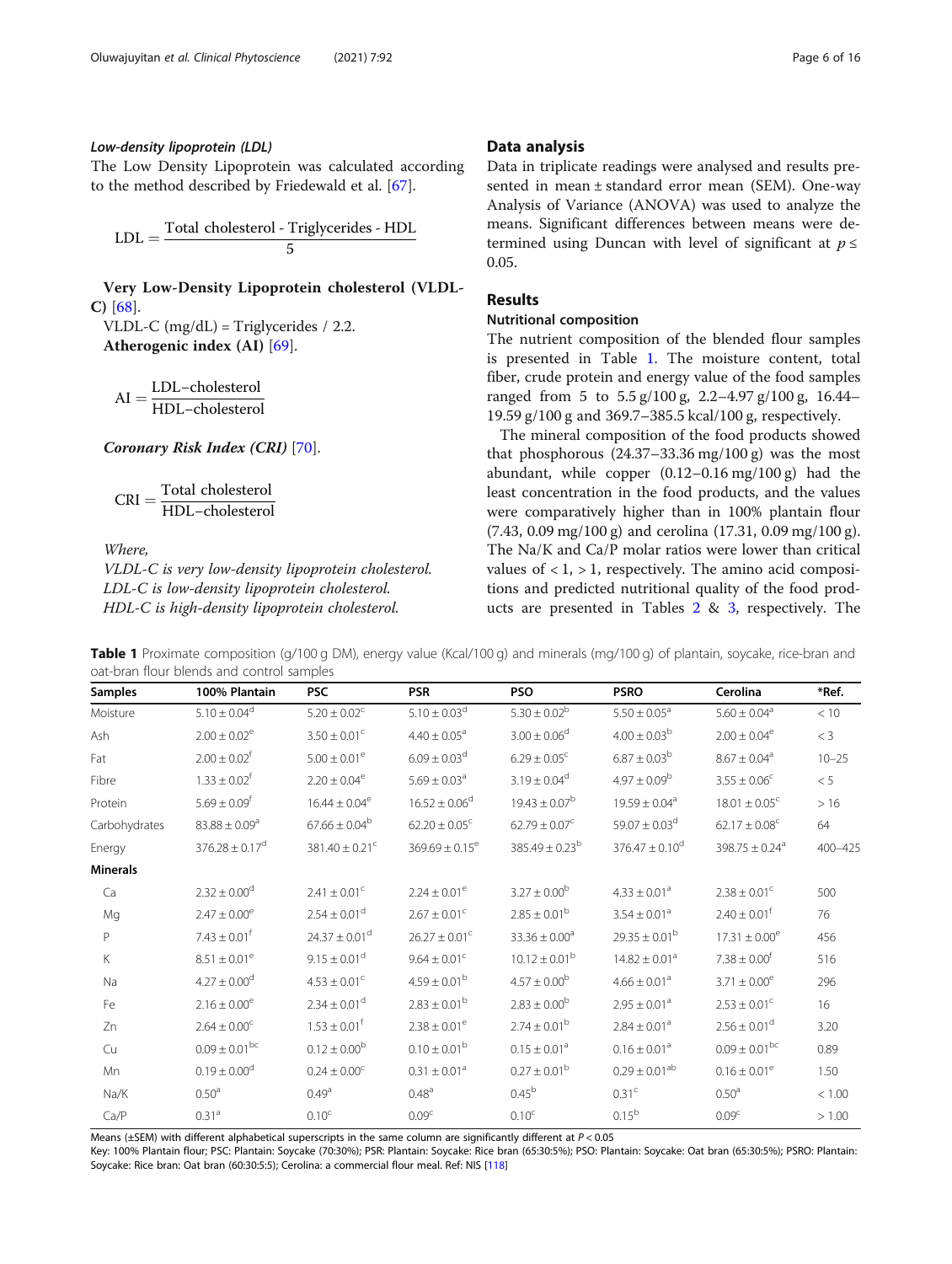<span id="page-6-0"></span>

|  |  |  |  | Table 2 Amino acid profile (g/100 g protein) of plantain, soycake, rice bran and oat bran flour and control sample |  |  |  |  |  |
|--|--|--|--|--------------------------------------------------------------------------------------------------------------------|--|--|--|--|--|
|  |  |  |  |                                                                                                                    |  |  |  |  |  |

| <b>Amino Acids</b>                | 100%<br>Plantain    | PCS                | <b>PSR</b>         | PSO                | <b>PSRO</b>        | Cerolina            | *Adult                   | *Children                |
|-----------------------------------|---------------------|--------------------|--------------------|--------------------|--------------------|---------------------|--------------------------|--------------------------|
| Non Essential Amino Acids (NEAAs) |                     |                    |                    |                    |                    |                     |                          |                          |
| Glycine                           | 3.97 <sup>d</sup>   | 4.49 <sup>c</sup>  | 4.48 <sup>c</sup>  | 4.48 <sup>c</sup>  | 4.62 <sup>b</sup>  | 4.88 <sup>a</sup>   |                          |                          |
| Alanine                           | 3.73 <sup>f</sup>   | 4.46 <sup>d</sup>  | 4.48 <sup>c</sup>  | $4.44^e$           | 4.50 <sup>b</sup>  | $5.14^{a}$          |                          |                          |
| Serine                            | $5.24$ <sup>f</sup> | 5.51 <sup>b</sup>  | 5.33 <sup>e</sup>  | 5.48 <sup>c</sup>  | 5.45 <sup>d</sup>  | 5.66 <sup>a</sup>   |                          |                          |
| Proline                           | 7.45 <sup>a</sup>   | 5.05 <sup>d</sup>  | 5.07 <sup>c</sup>  | 5.09 <sup>b</sup>  | $5.10^{b}$         | 4.04 <sup>e</sup>   |                          |                          |
| Aspartic                          | 9.44 <sup>f</sup>   | $12.40^{b}$        | 12.36 <sup>c</sup> | $11.96^e$          | 12.07 <sup>d</sup> | 14.91 <sup>a</sup>  |                          |                          |
| Cysteine                          | $1.59^{a}$          | 1.07 <sup>f</sup>  | 1.16 <sup>e</sup>  | 1.32 <sup>c</sup>  | $1.21^{\rm d}$     | 1.35 <sup>b</sup>   | $\overline{\phantom{0}}$ |                          |
| Glutamic                          | 24.32 <sup>a</sup>  | $17.94^d$          | $17.87^e$          | 18.28 <sup>b</sup> | $18.15^{c}$        | $15.13^{f}$         | $\equiv$                 |                          |
| Tyrosine                          | $2.80^{\mathrm{e}}$ | 3.27 <sup>d</sup>  | 3.41 <sup>c</sup>  | 3.46 <sup>a</sup>  | 3.28 <sup>d</sup>  | $3.44^{b}$          | $\overline{\phantom{0}}$ | $\overline{\phantom{0}}$ |
| Arginine                          | 5.91 <sup>f</sup>   | 7.23 <sup>b</sup>  | 7.18 <sup>c</sup>  | 7.16 <sup>d</sup>  | 7.05 <sup>e</sup>  | $8.18^{a}$          |                          | $\overline{\phantom{m}}$ |
| ΣΝΕΑΑς                            | $65.13^{a}$         | 62.25 <sup>c</sup> | $61.99^e$          | $62.22^{d}$        | 62.26 <sup>c</sup> | 62.94 <sup>b</sup>  |                          |                          |
| Essential Amino Acids (EAAs)      |                     |                    |                    |                    |                    |                     |                          |                          |
| Phenylalanine                     | $5.12^c$            | 5.10 <sup>d</sup>  | $5.17^{b}$         | $5.18^{b}$         | 5.22 <sup>a</sup>  | $4.62^e$            | 2.50                     | 6.90                     |
| Histidine                         | 1.93 <sup>e</sup>   | 2.46 <sup>b</sup>  | 2.43 <sup>c</sup>  | 2.40 <sup>d</sup>  | 2.41 <sup>d</sup>  | 3.97 <sup>a</sup>   | $\frac{1}{2}$            | 1.00                     |
| Methionine                        | 1.52 <sup>b</sup>   | 1.26 <sup>f</sup>  | 1.41 <sup>d</sup>  | 1.47 <sup>c</sup>  | $1.37^{\rm e}$     | 1.63 <sup>a</sup>   | 1.50                     | 2.70                     |
| Valine                            | $4.55^{\rm e}$      | 5.00 <sup>b</sup>  | 4.97 <sup>d</sup>  | 4.97 <sup>d</sup>  | 5.06 <sup>a</sup>  | 4.99 <sup>c</sup>   | 2.60                     | 3.80                     |
| Tryptophan                        | 1.22 <sup>d</sup>   | 1.33 <sup>b</sup>  | 1.31 <sup>c</sup>  | 1.37 <sup>a</sup>  | 1.23 <sup>e</sup>  | $1.22^e$            | 0.40                     | 1.25                     |
| Threonine                         | 3.48 <sup>f</sup>   | 4.10 <sup>b</sup>  | 4.07 <sup>c</sup>  | 4.01 <sup>d</sup>  | 4.13 <sup>a</sup>  | 3.66 <sup>e</sup>   | 1.50                     | 3.70                     |
| Isoleucine                        | 4.19 <sup>c</sup>   | 4.50 <sup>b</sup>  | 4.49 <sup>b</sup>  | 4.49 <sup>b</sup>  | 4.53 <sup>a</sup>  | 3.53 <sup>d</sup>   | 2.00                     | 3.10                     |
| Leucine                           | $7.34^{\rm d}$      | 7.73 <sup>a</sup>  | 7.72 <sup>a</sup>  | 7.64 <sup>c</sup>  | 7.70 <sup>b</sup>  | $6.61$ <sup>e</sup> | 3.90                     | 7.30                     |
| Lysine                            | 4.76 <sup>f</sup>   | 6.05 <sup>a</sup>  | 6.02 <sup>b</sup>  | 5.78 <sup>d</sup>  | 5.85 <sup>c</sup>  | $5.67$ <sup>e</sup> | 3.00                     | 6.40                     |
| ΣEAAs                             | 34.87 <sup>e</sup>  | 37.75 <sup>c</sup> | 38.01 <sup>a</sup> | 37.78 <sup>b</sup> | $37.74^{c}$        | $37.06^{\rm d}$     |                          |                          |
| TAAs                              | 100.00              | 100.00             | 100.00             | 100.00             | 100.00             | 100.00              |                          |                          |

Key: 100% Plantain flour; PSC: Plantain: Soycake (70:30%); PSR: Plantain: Soycake: Rice bran (65:30:5%); PSO: Plantain: Soycake: Oat bran (65:30:5%); PSRO: Plantain: Soycake: Rice bran: Oat bran (60:30:5:5); Cerolina: a commercial flour meal; NEAAs Non-essential amino acids, EAAs Essential amino acids, TAAs Total amino acids \*RDA of essential amino acids ((mg/100 gb.w)) for Adult and Children (< 5 yrs.) [[119](#page-15-0), [120\]](#page-15-0)

|--|

| <b>Parameters</b>       | 100% Plantain       | <b>PCS</b>           | <b>PSR</b>         | <b>PSO</b>         | <b>PSRO</b>        | Cerolina           |
|-------------------------|---------------------|----------------------|--------------------|--------------------|--------------------|--------------------|
| HAAs (g/100 g protein)  | 37.52 <sup>d</sup>  | 38.76 <sup>c</sup>   | 39.18 <sup>b</sup> | 39.43 <sup>a</sup> | 39.19 <sup>b</sup> | $36.55^e$          |
| PCAAs(g/100 g protein)  | 6.69 <sup>f</sup>   | 8.51 <sup>b</sup>    | 8.45 <sup>c</sup>  | 8.18 <sup>e</sup>  | 8.26 <sup>d</sup>  | $9.64^{\circ}$     |
| NCAAs(g/100 g protein)  | 33.76 <sup>a</sup>  | $30.33^{b}$          | 30.22 <sup>d</sup> | 30.24 <sup>c</sup> | 30.22 <sup>d</sup> | 30.04 <sup>f</sup> |
| ArAAs (g/100 g protein) | $9.15$ <sup>f</sup> | 9.69 <sup>d</sup>    | 9.89 <sup>b</sup>  | 10.01 <sup>a</sup> | 9.74 <sup>c</sup>  | $9.27^e$           |
| SCAA (g/100 g protein)  | $3.10^{a}$          | $2.33^e$             | 2.58 <sup>d</sup>  | 2.79 <sup>c</sup>  | 2.57 <sup>d</sup>  | 2.98 <sup>b</sup>  |
| BCAA (g/100 g protein)  | 16.09 <sup>d</sup>  | 17.23 <sup>b</sup>   | 17.18 <sup>c</sup> | $17.11^c$          | 17.28 <sup>a</sup> | $15.13^e$          |
| <b>TEAA/TNEAA</b>       | 0.54 <sup>b</sup>   | 0.61 <sup>a</sup>    | 0.61 <sup>a</sup>  | 0.61 <sup>a</sup>  | 0.61 <sup>a</sup>  | $0.59^{a}$         |
| PER (g/ 100 g)          | 2.42 <sup>d</sup>   | 2.68 <sup>a</sup>    | $2.22^e$           | 2.58 <sup>c</sup>  | 2.67 <sup>a</sup>  | 2.63 <sup>b</sup>  |
| EAAI (%)                | $62.84^{f}$         | $67.79$ <sup>d</sup> | 68.31 <sup>c</sup> | 68.38 <sup>b</sup> | 76.31 <sup>a</sup> | $67.59^{\circ}$    |
| P-BV (%)                | $54.11^{f}$         | $62.19^{d}$          | 62.76 <sup>c</sup> | $62.83^{b}$        | 71.48 <sup>a</sup> | $61.98^e$          |
| NI(%)                   | 11.32 <sup>d</sup>  | $11.14^{f}$          | $11.29^e$          | $13.40^{\circ}$    | 14.83 <sup>a</sup> | 3.85 <sup>b</sup>  |
| ARG/LYS                 | $1.24^{b}$          | 1.20 <sup>c</sup>    | 1.19 <sup>c</sup>  | $1.24^{b}$         | 1.20 <sup>c</sup>  | $1.44^{\text{a}}$  |
| LAAs                    | Histidine           | Methionine           | Methionine         | Methionine         | Methionine         | Methionine         |
| AAAs                    | Methionine          | Arginine             | Arginine           | Arginine           | Arginine           | Arginine           |

Means ( $\pm$ SEM) with different alphabetical superscripts in the same column are significantly different at  $P < 0.05$ 

Key: 100% Plantain flour; PSC: Plantain: Soycake (70:30%); PSR: Plantain: Soycake: Rice bran (65:30:5%); PSO: Plantain: Soycake: Oat bran (65:30:5%); PSRO: Plantain: Soycake: Rice bran: Oat bran (60:30:5:5); Cerolina: a commercial flour meal. HAAs Hydrophobic amino acids, PCAAs Positively charged amino acids, NCAAs Negatively charged amino acids, ArAAs Aromatic amino acids, SAAs Sulphur containing amino acids, BCAAs Branch chain amino acids, EAAs Essential amino acids, NEAAs Non-essential amino acids, ARG/LYS Arginine/ lysine ratio, PER Protein efficiency ratio, P-BV Predicted biological value, NI Nitrogen index, LAAs Limiting Amino Acids, AAAs Abundant amino acids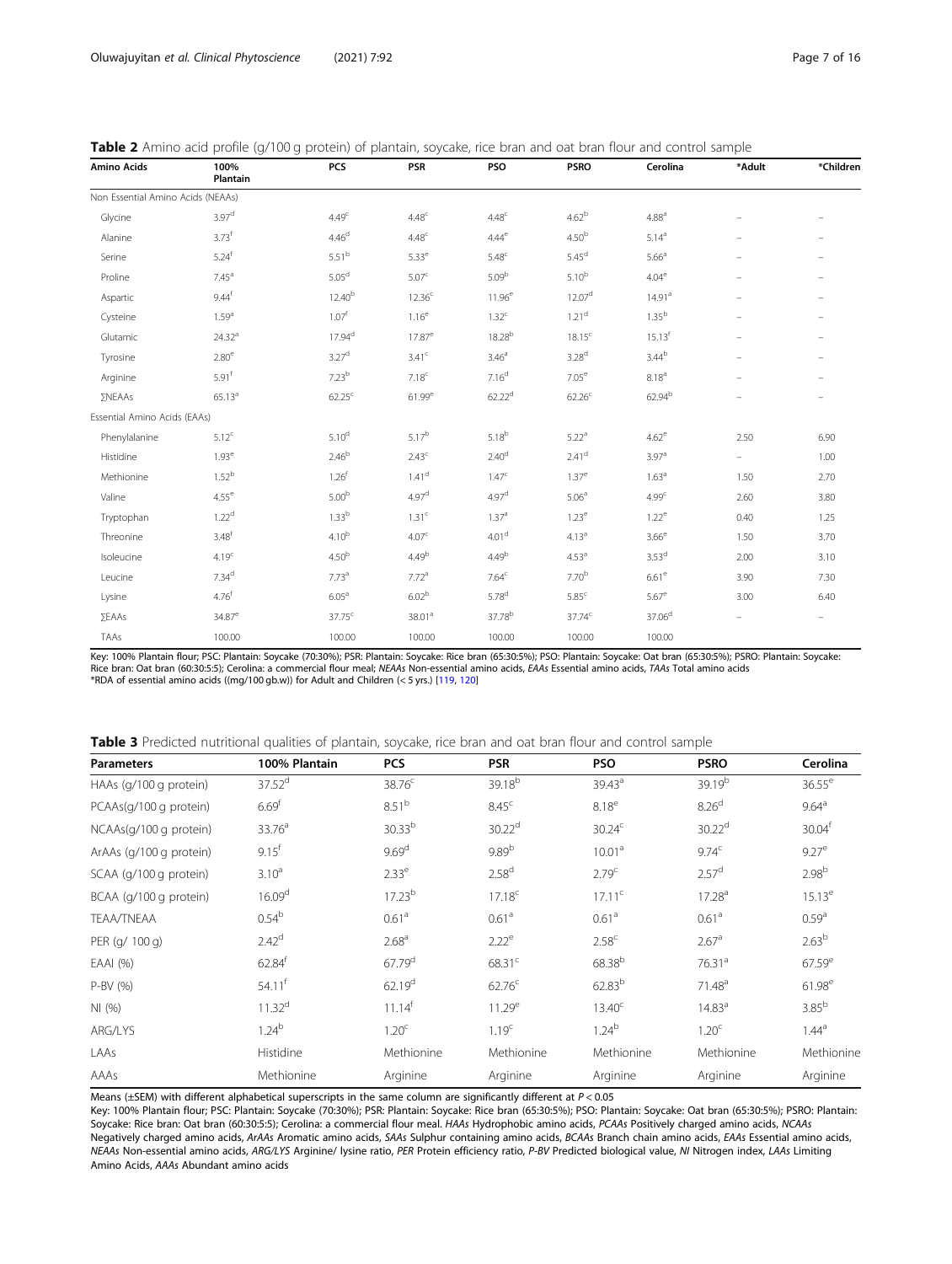essential amino acids profile, essential amino acid index (EAAI), predicted-biological values (P-BV) and nutritional index of the formulated food products ranged from 37.74–38.01 (g/100 g protein), 68.31–76.31%, 62.19–71.48% and 11.14–14.83%, respectively, and were significantly ( $p < 0.05$ ) higher than 100% plantain flour and cerolina. The branched chain amino acids (BCAAs), aromatic amino acids (ArAAs) and Arginine/lysine molar ratios of the food products ranged from 17.11– 17.28 g/100 g protein, 9.69–10.01 g/100 g protein and 1.19–1.24, respectively, and were higher than 100% plantain and cerolina, except in Arginine/Lysine ratio.

#### Phytochemicals and phenolic compounds

The phytochemical concentration (mg/g) in the formulated food samples showed that phenol, flavonoid and tannin varied from 11.35–18.42, 0.30–0.54 and 1.97– 3.09, respectively; while phytate, oxalate and trypsin varied between 2.76–3.58, 0.54–0.72 and 5.12–10.14, respectively (Table 4). Comparatively, the concentration of these phytochemicals was lower than critical values, but were similar to that of 100% plantain flour and Cerolina.

The phenolic profile of the formulated food samples is presented in Table [5](#page-8-0). The concentration of phenolic compounds (mg/g) in the formulated food samples were gallic acid (25.33–31.26), caffeic acid (2.75–4.61), Ferulic acid (5.16–12.73), luteolin (16.31–23.60), kaempferol (21.51–30.64), quercetin (24.28–37.13), chlorogenic acid (42.25–59.78), myricetin (28.41–38.41), 3,5-dicaffeoylquinic acid (27.17–41.59) and 4,5-dicaffeoylquinic acid (39.96–51.28). The PSRO had the highest phenolic concentration, while PSC had the lowest concentration; and the values were either higher or lower than in 100% plantain and Cerolina samples.

## Functional, pasting and colour properties

The functional property of plantain, soycake, rice-bran and oat-bran composite flour and control samples is presented in Table [6](#page-8-0). Bulk density (BD) of the blended flour samples ranged from 0.67 to 0.71 g/mL, and was significantly ( $p < 0.05$ ) lower than 100% plantain (0.74 g/

mL) and cerolina (0.73 g/mL). Water absorption capacity of the flour samples ranged from 0.67–0.71 g/mL, and was comparable to that of 100% plantain flour and Cerolina.

The least gelation concentration (LGC), that is, the lowest protein concentration at which gel remained in the inverted tube, ranged from 6 to 8%, and the values were comparable to that of 100% plantain and Cerolina. However, lowest LGC value was observed in the products with rice-bran and oat-bran inclusion.

The peak viscosity (i.e., an index of the ability of starch-based foods to swell freely before their physical breakdown) values in this study ranged between 422 and 584 RVU, and the values were significantly lower than 100% plantain flour (2186 RVU) and cerolina (792 RVU).

The trough viscosity, i.e., the point at which the viscosity reaches its minimum during either heating or cooling processes, ranged from 362 to 500 for PSR and PSRO, respectively. These values were significantly lower than in 100% plantain flour (2065 RVU) and Cerolina (571 RVU). The breakdown viscosity of the flour samples ranged from 60 to 84 RVU, while of 100% plantain flour and Cerolina were 121 RVU and 221 RVU, respectively.

The values of final viscosity, setback and pasting temperature of the experimental flour samples ranged from 717 to 996 RVU, 355–496 RVU and 92–94 RVU, respectively, and were lower than in 100% plantain flour, but comparable to Cerolina. For the peak time, the values were 7 min. and 5.27 min. For the experimental flour samples, 100% plantain flour and cerolina, respectively.

#### Antioxidant activities

The antioxidant activity of the formulated food sample extracts is presented in Table [7.](#page-9-0) The antioxidant activities of the food samples against DPPH, ABTS,  $Fe<sup>2+</sup>$  chelation, FRAP and OH free radical were concentration dependent, that is, as the concentration of the food sample extracts increased, the inhibitory activities of free

Table 4 Phytochemical composition (mg/g) of plantain, soycake, rice bran and oat bran flour and control samples

| <b>Parameters</b>   | 100% Plantain                 | <b>PSC</b>                   | <b>PSR</b>               | <b>PSO</b>              | <b>PSRO</b>                   | Cerolina                      | *CV            |
|---------------------|-------------------------------|------------------------------|--------------------------|-------------------------|-------------------------------|-------------------------------|----------------|
| <b>Total Phenol</b> | $16.18 \pm 0.03$ <sup>f</sup> | $19.08 \pm 0.03^e$           | $24.28 \pm 0.04^{\circ}$ | $25.97 + 0.03^b$        | $26.15 \pm 0.03$ <sup>a</sup> | $21.58 \pm 0.04^{\circ}$      |                |
| Flavonoid           | $0.84 \pm 0.01$ <sup>d</sup>  | $0.91 \pm 0.01^{\circ}$      | $0.92 + 0.01^{\circ}$    | $0.96 \pm 0.01^{\circ}$ | $1.15 + 0.02a$                | $0.92 \pm 0.01^{\circ}$       |                |
| Tannin              | $5.19 \pm 0.01^{\circ}$       | $5.65 \pm 0.02^e$            | $5.97 \pm 0.01^{\circ}$  | $6.04 \pm 0.02^b$       | $6.58 \pm 0.01$ <sup>a</sup>  | $5.79 \pm 0.03$ <sup>d</sup>  | 3.0 mg/100 g   |
| Phytate             | $7.00 \pm 0.02$ <sup>a</sup>  | $6.18 \pm 0.23^b$            | $5.77 + 0.01^b$          | $4.53 + 0.24^c$         | $3.71 \pm 0.03^{\circ}$       | $3.71 \pm 0.24^d$             | 5-6 g/100 g    |
| Oxalate             | $0.59 \pm 0.02$ <sup>a</sup>  | $0.54 \pm 0.01$ <sup>a</sup> | $0.41 + 0.02^b$          | $0.32 + 0.02^{\circ}$   | $0.18 + 0.00^d$               | $0.45 \pm 0.01^{\rm b}$       |                |
| Trypsin Inhibitor   | $10.02 + 0.06^d$              | $8.32 \pm 0.09$ <sup>f</sup> | $9.27 \pm 0.02^e$        | $10.61 + 0.02^{\circ}$  | $13.13 + 0.03^{b}$            | $17.03 \pm 0.03$ <sup>a</sup> | $0.25$ g/100 g |
|                     |                               |                              |                          |                         |                               |                               |                |

Means (±SEM) with different alphabetical superscripts in the same column are significantly different at P < 0.05

Key: 100% Plantain flour; PSC: Plantain: Soycake (70:30%); PSR: Plantain: Soycake: Rice bran (65:30:5%); PSO: Plantain: Soycake: Oat bran (65:30:5%); PSRO: Plantain: Soycake: Rice bran: Oat bran (60:30:5:5); Cerolina: a commercial flour meal

\*CV: phytate:calcium; phytate:zinc [\[121](#page-15-0)]; phytate:iron [\[122\]](#page-15-0); and phytate:calcium/zinc [[123\]](#page-15-0)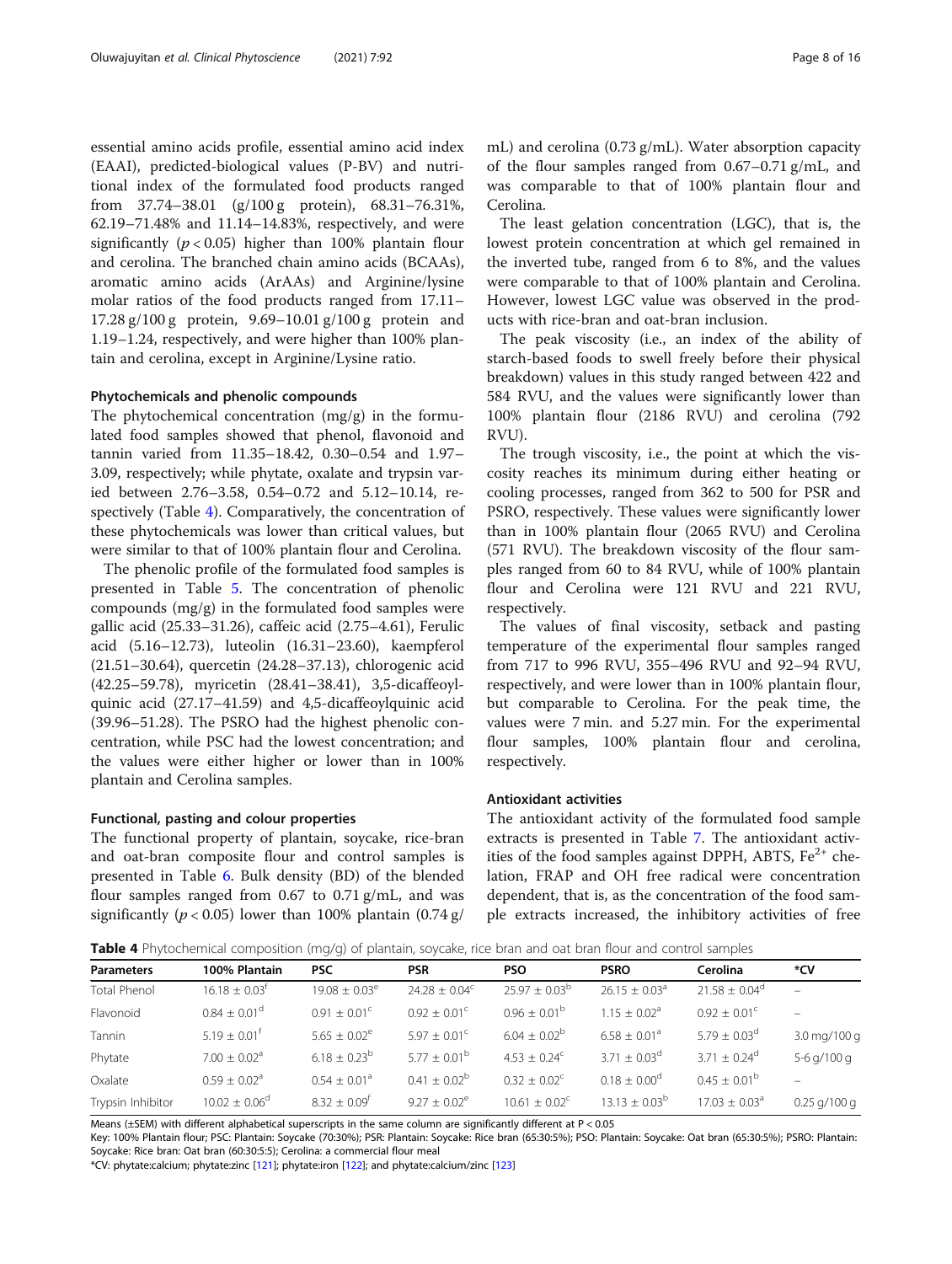<span id="page-8-0"></span>

|  |  | Table 5 Phenolic profile (mg/g) of plantain, soycake, rice bran and oat bran dough meal and control samples |
|--|--|-------------------------------------------------------------------------------------------------------------|

| Phenolic profile          | 100% Plantain       | <b>PSC</b>         | <b>PSR</b>         | <b>PSO</b>                   | <b>PSRO</b>         | Cerolina            |
|---------------------------|---------------------|--------------------|--------------------|------------------------------|---------------------|---------------------|
| Catechin                  | $29.54^{\text{a}}$  | 0.00 <sup>b</sup>  | $0.00^{\rm b}$     | 0.00 <sup>b</sup>            | 0.00 <sup>b</sup>   | $0.00^{\rm b}$      |
| p-coumaric acid           | nd                  | 0.34 <sup>e</sup>  | 0.39 <sup>d</sup>  | 0.46 <sup>c</sup>            | 0.71 <sup>a</sup>   | 0.51 <sup>b</sup>   |
| Epicatechin               | 4.30 <sup>a</sup>   | nd                 | nd                 | nd                           | nd                  | nd                  |
| p-hydroxybenzoic acid     | 5.92 <sup>a</sup>   | $0.02^{\rm b}$     | 0.02 <sup>b</sup>  | 0.02 <sup>b</sup>            | 0.02 <sup>b</sup>   | 0.02 <sup>b</sup>   |
| Gallic acid               | 43.79 <sup>a</sup>  | $25.33^e$          | 26.51 <sup>d</sup> | 29.80 <sup>c</sup>           | $31.26^{b}$         | 22.90 <sup>f</sup>  |
| Caffeic acid              | 10.74 <sup>a</sup>  | $2.75^{d}$         | 3.30 <sup>c</sup>  | 4.61 <sup>b</sup>            | 4.61 <sup>b</sup>   | $2.55^e$            |
| Syringic acid             | 5.26 <sup>a</sup>   | $0.02^{\rm b}$     | 0.02 <sup>b</sup>  | 0.02 <sup>b</sup>            | 0.01 <sup>b</sup>   | 0.01 <sup>b</sup>   |
| Ferulic acid              | 3.40 <sup>f</sup>   | 5.16 <sup>d</sup>  | 6.43 <sup>c</sup>  | 8.41 <sup>b</sup>            | 12.73 <sup>a</sup>  | 4.13 <sup>e</sup>   |
| Apigenin                  | 5.90 <sup>a</sup>   | nd                 | nd                 | $\operatorname{\mathsf{nd}}$ | nd                  | nd                  |
| Luteolin                  | $18.39^{d}$         | 16.31 <sup>f</sup> | 18.50 <sup>c</sup> | 21.91 <sup>b</sup>           | 23.60 <sup>a</sup>  | $17.44^e$           |
| Naringenin                | 1.32 <sup>a</sup>   | 0.01 <sup>b</sup>  | 0.01 <sup>b</sup>  | $0.01^{\rm b}$               | 0.01 <sup>b</sup>   | 0.01 <sup>b</sup>   |
| Kaempferol                | $24.22^c$           | $21.51^e$          | 23.27 <sup>d</sup> | 28.53 <sup>b</sup>           | 30.64 <sup>a</sup>  | $19.82^{f}$         |
| Naringenin chalcone       | 1.32 <sup>a</sup>   | nd                 | nd                 | nd                           | nd                  | nd                  |
| Quercetin                 | $23.46^e$           | 24.28 <sup>d</sup> | $29.64^c$          | 32.59 <sup>b</sup>           | 37.13 <sup>a</sup>  | 24.03 <sup>f</sup>  |
| Chlorogenic acid          | nd                  | 42.25 <sup>c</sup> | 42.25 <sup>c</sup> | $46.88^{b}$                  | 59.78 <sup>a</sup>  | $42.58^{d}$         |
| Myricetin                 | $21.23^{f}$         | 28.41 <sup>e</sup> | 32.08 <sup>c</sup> | 32.55 <sup>b</sup>           | 38.41 <sup>a</sup>  | 30.64 <sup>d</sup>  |
| Isorhamnetin              | 2.10 <sup>a</sup>   | 0.03 <sup>c</sup>  | 0.05 <sup>b</sup>  | 0.03 <sup>b</sup>            | 0.02 <sup>b</sup>   | 0.02 <sup>b</sup>   |
| 3,5-dicaffeoylquinic acid | 1.10 <sup>f</sup>   | 27.17 <sup>e</sup> | $29.64^c$          | 35.30 <sup>b</sup>           | 41.59 <sup>a</sup>  | 28.89 <sup>d</sup>  |
| 4,5-dicaffeoylquinic acid | $2.65^{\mathrm{e}}$ | 39.96 <sup>c</sup> | 42.25 <sup>c</sup> | 44.20 <sup>b</sup>           | 51.28 <sup>a</sup>  | $37.32^d$           |
| Rutin                     | 6.51 <sup>a</sup>   | nd                 | nd                 | nd                           | nd                  | nd                  |
| Total                     | $211.18^{f}$        | $233.55^d$         | $257.73^c$         | 285.33 <sup>b</sup>          | 331.81 <sup>a</sup> | 230.86 <sup>e</sup> |

Key: 100% Plantain flour; PSC: Plantain: Soycake (70:30%); PSR: Plantain: Soycake: Rice bran (65:30:5%); PSO: Plantain: Soycake: Oat bran (65:30:5%); PSRO: Plantain: Soycake: Rice bran: Oat bran (60:30:5:5); Cerolina: a commercial flour meal; Nd: Below detectable limit

radicals' formation and oxidation of molecules against DPPH. ABTS, Fe<sup>2+</sup> chelation, FRAP and OH free radical increased. However, the PSRO sample had the highest antioxidant activity when compared to other formulated food samples including 100% plantain flour, but comparable to that of Cerolina (a control sample). The antioxidative activity  $(IC_{50})$  of the formulated food sample extracts varied as follows: ABTS (52.67–61.23 mg/ mL), DPPH (35.45–65.29 mg/mL), FRAP (57.71–60.04 mg/mL),  $Fe^{2+}$  chelation (47.29–71.05 mg/mL) and OH

Table 6 Functional and pasting properties of plantain, soycake, rice bran and oat bran composite flour and control samples

| <b>Samples</b>            | 100% Plantain                | <b>PSC</b>                    | <b>PSR</b>                    | <b>PSO</b>                    | <b>PSRO</b>                   | Cerolina                      |
|---------------------------|------------------------------|-------------------------------|-------------------------------|-------------------------------|-------------------------------|-------------------------------|
| BD(q/mL)                  | $0.74 \pm 0.03$ <sup>a</sup> | $0.67 \pm 0.00^{\circ}$       | $0.71 \pm 0.03^{ab}$          | $0.71 \pm 0.01^{ab}$          | $0.67 \pm 0.03^{\rm b}$       | $0.73 \pm 0.01$ <sup>a</sup>  |
| WAC (g/mL)                | $2.50 \pm 0.03^b$            | $2.45 \pm 0.05^{\rm b}$       | $2.08 \pm 0.03^d$             | $2.15 \pm 0.03^{\circ}$       | $2.70 \pm 0.05^{\circ}$       | $2.48 \pm 0.02^b$             |
| SC(%)                     | $51.43 \pm 0.01^{\circ}$     | 55.00 $\pm$ 0.01 <sup>a</sup> | 48.61 $\pm$ 0.02 <sup>e</sup> | $50.00 \pm 0.01$ <sup>d</sup> | 53.75 $\pm$ 0.02 <sup>b</sup> | $40.63 \pm 0.01$ <sup>f</sup> |
| LGC (%)                   | $8.00 \pm 0.00^a$            | $8.00 \pm 0.00^a$             | $6.00 \pm 0.00^{\circ}$       | $6.00 \pm 0.00^{\circ}$       | $7.00 \pm 0.00^{\circ}$       | $8.00 \pm 0.00^a$             |
| <b>Pasting Properties</b> |                              |                               |                               |                               |                               |                               |
| Peak (RVU)                | $2186 \pm 0.06^a$            | 584 $\pm$ 0.04 <sup>c</sup>   | $422 \pm 0.02$ <sup>f</sup>   | $459 \pm 0.05^e$              | $500 \pm 0.05^{\circ}$        | $792 \pm 0.06^{\rm b}$        |
| Trough (RVU)              | $2065 \pm 0.05^a$            | $500 \pm 0.03^{\circ}$        | $362 \pm 0.04$ <sup>f</sup>   | $395 \pm 0.03^e$              | $432 \pm 0.06^{\circ}$        | 571 $\pm$ 0.05 <sup>b</sup>   |
| Breakdown (RVU)           | $121 \pm 0.03^b$             | $84 \pm 0.02^{\circ}$         | $60 \pm 0.02^{\dagger}$       | $64 \pm 0.04^e$               | $68 \pm 0.07$ <sup>d</sup>    | $221 \pm 0.03^a$              |
| Final Viscosity (RVU)     | $3798 \pm 0.16^a$            | 996 ± $0.11^b$                | $717 \pm 0.13$ <sup>f</sup>   | $848 \pm 0.12^e$              | $879 \pm 0.15^{\circ}$        | $988 \pm 0.16^{\circ}$        |
| Set back (RVU)            | $1733 \pm 0.03^a$            | $496 \pm 0.03^{\rm b}$        | $355 \pm 0.07$ <sup>f</sup>   | $453 \pm 0.02^{\circ}$        | $447 \pm 0.08$ <sup>d</sup>   | $417 \pm 0.05^{\circ}$        |
| Peak Time (Min)           | $7 \pm 0.02^a$               | $7 \pm 0.02^{\circ}$          | $7 \pm 0.04^{\circ}$          | $7 \pm 0.03^{\circ}$          | $7 \pm 0.02^{\circ}$          | $5.27 \pm 0.02^b$             |
| Pasting Temp. (°C)        | $87.3 \pm 0.03^{\circ}$      | $92 \pm 0.06^{\circ}$         | $94.45 \pm 0.06^a$            | $93.65 \pm 0.06^{\circ}$      | $94.40 \pm 0.06^a$            | $86.45 \pm 0.02^e$            |

Means ( $\pm$ SEM) with different alphabetical superscripts in the same column are significantly different at  $P < 0.05$ 

Key: PLT: 100% Plantain; PSC: Plantain: Soycake (70:30%); PSR: Plantain: Soycake: Rice bran (65:30:5%); PSO: Plantain: Soycake: Oat bran (65:30:5%); PSRO: Plantain: Soycake: Rice bran: Oat bran (60:30:5:5); CTRL: 100% Commercial dough meal. I\*: lightness/darkness; a\*: red/green; b\*: yellow/blue; c\*: brightness/dullness; h\*: hue; ΔΕ: total difference; WI: Degree of whiteness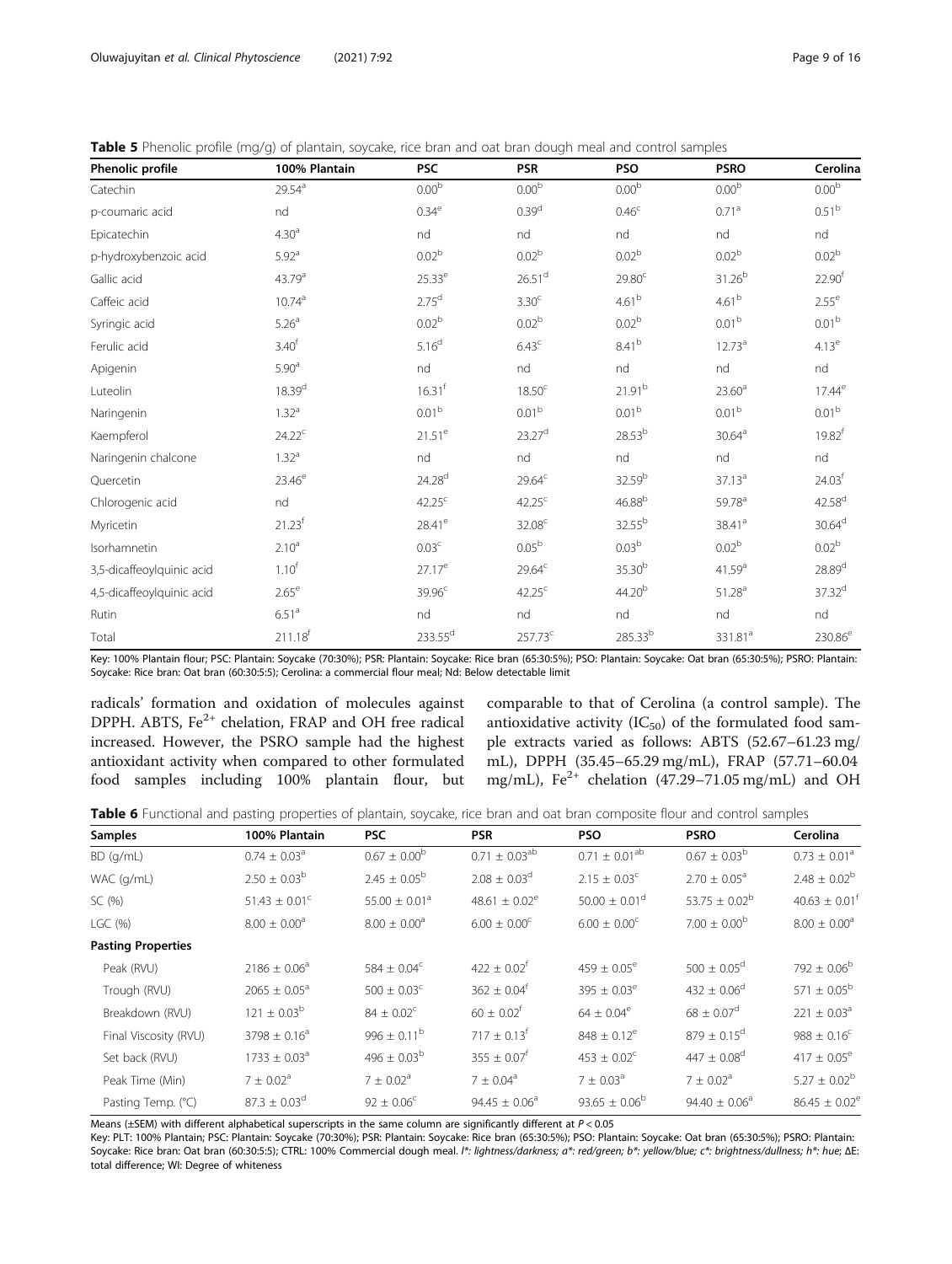## <span id="page-9-0"></span>Table 7 Antioxidant activities of plantain, soycake, rice-bran and oat-bran flour and control samples

| Concentration                                  |                                                     |                                  |                                  |                      |             |          |
|------------------------------------------------|-----------------------------------------------------|----------------------------------|----------------------------------|----------------------|-------------|----------|
| Sample                                         | 50.00 mg/mL                                         | 75.00 mg/mL                      | 100.00 mg/mL                     | $IC_{50}$ mg/mL      | <b>DAAI</b> | R-square |
|                                                | ABTS Free Radical Scavenging Activities (mg TEAC/g) |                                  |                                  |                      |             |          |
| 100% Plantain                                  | $0.0031 \pm 0.00019$                                | $0.0078 \pm 0.0003$ <sup>g</sup> | $0.0125 \pm 0.0001^e$            | $64.35^{a}$          | 1.55        | 0.9507   |
| PSC                                            | $0.0040 \pm 0.0001^{\dagger}$                       | $0.0085 \pm 0.0000^{\dagger}$    | $0.0130 \pm 0.0012^d$            | 61.23 <sup>b</sup>   | 1.63        | 0.9429   |
| PSR                                            | $0.0058 \pm 0.0000$ <sup>d</sup>                    | $0.0100 \pm 0.0001$ <sup>d</sup> | $0.0141 \pm 0.0013$ <sup>c</sup> | $55.66^{d}$          | 1.80        | 0.9349   |
| <b>PSO</b>                                     | $0.0060 \pm 0.0001^c$                               | $0.0101 \pm 0.0001^c$            | $0.0142 \pm 0.0001$ <sup>c</sup> | 58.12 <sup>d</sup>   | 1.72        | 0.9313   |
| <b>PSRO</b>                                    | $0.0069 \pm 0.0001^{\rm b}$                         | $0.0109 \pm 0.0002^{\circ}$      | $0.0148 \pm 0.0003^b$            | $52.67^e$            | 1.90        | 0.9306   |
| Cerolina                                       | $0.0049 \pm 0.0000^{\circ}$                         | $0.0096 \pm 0.0001^e$            | $0.0140 \pm 0.0010^c$            | 58.76 <sup>c</sup>   | 1.70        | 0.9447   |
| Trolox                                         | $0.0091 \pm 0.0000$ <sup>a</sup>                    | $0.0125 \pm 0.0011^a$            | $0.0162 \pm 0.0002$ <sup>a</sup> | 47.26 <sup>f</sup>   | 2.12        | 0.9104   |
|                                                | <b>DPPH Free Radical Scavenging Activities (%)</b>  |                                  |                                  |                      |             |          |
| 100% Plantain                                  | $2.92 \pm 0.05^9$                                   | $12.08 \pm 0.04^9$               | $22.67 \pm 0.05^9$               | 72.26 <sup>a</sup>   | 1.38        | 0.9669   |
| PSC                                            | $10.69 \pm 0.05$ <sup>f</sup>                       | $28.57 \pm 0.04$ <sup>f</sup>    | $46.46 \pm 0.05$ <sup>f</sup>    | 65.29 <sup>b</sup>   | 1.53        | 0.9533   |
| PSR                                            | $17.59 \pm 0.04^d$                                  | $37.61 \pm 0.05^d$               | $55.43 \pm 0.04^d$               | 60.22 <sup>d</sup>   | 1.66        | 0.9524   |
| PSO                                            | $26.51 \pm 0.04^c$                                  | 41.19 $\pm$ 0.05 <sup>c</sup>    | $55.87 \pm 0.04^c$               | $52.26^e$            | 1.91        | 0.9271   |
| <b>PSRO</b>                                    | 53.77 $\pm$ 0.05 <sup>b</sup>                       | $62.95 \pm 0.04^b$               | $72.24 \pm 0.05^{\rm b}$         | $35.45$ <sup>f</sup> | 2.82        | 0.9094   |
| Cerolina                                       | $13.77 \pm 0.04^e$                                  | $31.02 \pm 0.05^e$               | 48.27 $\pm$ 0.05 <sup>e</sup>    | $62.40^{\circ}$      | 1.60        | 0.9457   |
| Glutathione                                    | 77.85 $\pm$ 0.05 <sup>a</sup>                       | $80.28 \pm 0.05^a$               | $83.13 \pm 0.04^a$               | 17.51 <sup>9</sup>   | 5.71        | 0.8798   |
| FRAP Inhibitory Activities (mg AAE/ g)         |                                                     |                                  |                                  |                      |             |          |
| 100% Plantain                                  | $14.24 \pm 0.039$                                   | $25.14 \pm 0.03$ <sup>g</sup>    | $42.80 \pm 0.02$ <sup>g</sup>    | 60.93 <sup>a</sup>   | 1.64        | 0.8832   |
| PSC                                            | $15.42 \pm 0.03$ <sup>†</sup>                       | $30.06 \pm 0.02$ <sup>f</sup>    | $47.21 \pm 0.02^f$               | $60.04^c$            | 1.67        | 0.9241   |
| PSR                                            | $16.74 \pm 0.02^d$                                  | $33.65 \pm 0.03^d$               | $50.02 \pm 0.03$ <sup>d</sup>    | 59.68 <sup>d</sup>   | 1.68        | 0.9430   |
| PSO                                            | $17.32 \pm 0.02^c$                                  | 34.71 $\pm$ 0.02 <sup>c</sup>    | $50.35 \pm 0.03^c$               | 58.91 <sup>e</sup>   | 1.70        | 0.9490   |
| <b>PSRO</b>                                    | $18.04 \pm 0.02^b$                                  | $36.70 \pm 0.02^b$               | $50.75 \pm 0.02^b$               | $57.71^{f}$          | 1.73        | 0.9626   |
| Cerolina                                       | $15.86 \pm 0.02^e$                                  | $30.48 \pm 0.03^e$               | $47.57 \pm 0.03^e$               | $60.54^{b}$          | 1.65        | 0.9234   |
| Ascorbic acid                                  | $18.88 \pm 0.04^a$                                  | $37.56 \pm 0.05^a$               | $51.59 \pm 0.05^a$               | 57.20 <sup>9</sup>   | 1.75        | 0.9621   |
| Fe <sup>2+</sup> Chelation Activities (mg/ mL) |                                                     |                                  |                                  |                      |             |          |
| 100% Plantain                                  | $4.25 \pm 0.10^9$                                   | $17.19 \pm 0.10^f$               | $37.90 \pm 0.10^f$               | $75.95^{\text{a}}$   | 1.32        | 0.9691   |
| PSC                                            | $8.44 \pm 0.09^f$                                   | $17.19 \pm 0.11^{\rm f}$         | $37.07 \pm 0.10^{f}$             | 71.05 <sup>b</sup>   | 1.41        | 0.8727   |
| PSR                                            | $15.98 \pm 0.11^d$                                  | $27.96 \pm 0.10^d$               | $39.82 \pm 0.08^d$               | $56.24^{d}$          | 1.78        | 0.9343   |
| PSO                                            | $24.49 \pm 0.10^c$                                  | $31.43 \pm 0.10^c$               | 43.41 $\pm$ 0.07 <sup>c</sup>    | $50.51^e$            | 1.98        | 0.8428   |
| <b>PSRO</b>                                    | $26.17 \pm 0.07^{\rm b}$                            | $39.46 \pm 0.03^b$               | $51.91 \pm 0.10^{b}$             | 47.29 <sup>f</sup>   | 2.11        | 0.9323   |
| Cerolina                                       | $12.87 \pm 0.10^e$                                  | $26.05 \pm 0.07^e$               | $38.14 \pm 0.10^e$               | $59.33^{c}$          | 1.69        | 0.9478   |
| Ascorbic acid                                  | $39.25 \pm 0.08^a$                                  | $50.64 \pm 0.09^a$               | $60.27 \pm 0.12$ <sup>a</sup>    | 42.00 <sup>9</sup>   | 2.38        | 0.9354   |
|                                                | OH Free Radical Scavenging Activities (%)           |                                  |                                  |                      |             |          |
| 100% Plantain                                  | $0.77 \pm 0.19^9$                                   | $16.26 \pm 0.13$ <sup>f</sup>    | $52.75 \pm 0.13^9$               | 77.24 <sup>a</sup>   | 1.29        | 0.9905   |
| PSC                                            | $3.63 \pm 0.06$ <sup>f</sup>                        | $16.26 \pm 0.13$ <sup>f</sup>    | $54.28 \pm 0.12^f$               | 76.65 <sup>b</sup>   | 1.30        | 0.9996   |
| PSR                                            | $14.07 \pm 0.12^d$                                  | $36.04 \pm 0.12^d$               | $57.80 \pm 0.12^d$               | 64.53 <sup>d</sup>   | 1.55        | 0.9522   |
| PSO                                            | $29.67 \pm 0.13^c$                                  | $42.42 \pm 0.12^c$               | $64.39 \pm 0.13^c$               | $55.66^e$            | 1.80        | 0.9393   |
| <b>PSRO</b>                                    | $32.75 \pm 0.12^b$                                  | 57.14 $\pm$ 0.13 <sup>b</sup>    | $80.00 \pm 0.13^b$               | 54.20 <sup>f</sup>   | 1.85        | 0.8548   |
| Cerolina                                       | $8.35 \pm 0.13^e$                                   | $32.53 \pm 0.12^e$               | $54.73 \pm 0.12^e$               | 68.79 <sup>c</sup>   | 1.45        | 0.9722   |
| Mannitol                                       | $46.59 \pm 0.08$ <sup>a</sup>                       | $66.58 \pm 0.09^a$               | $88.63 \pm 0.15^a$               | 49.43 <sup>9</sup>   | 2.02        | 0.9113   |

Means (±SEM) with different alphabetical superscripts in the same column are significantly different at P < 0.05. Key: PSC: Plantain: Soycake (70:30%); PSR: Plantain: Soycake: Rice bran (65:30:5%); PSO: Plantain: Soycake: Oat bran (65:30:5%); PSRO: Plantain: Soycake: Rice bran: Oat bran (60:30:5:5); Cerolina: Commercial flour meal. DAAI: Dietary antioxidant activity index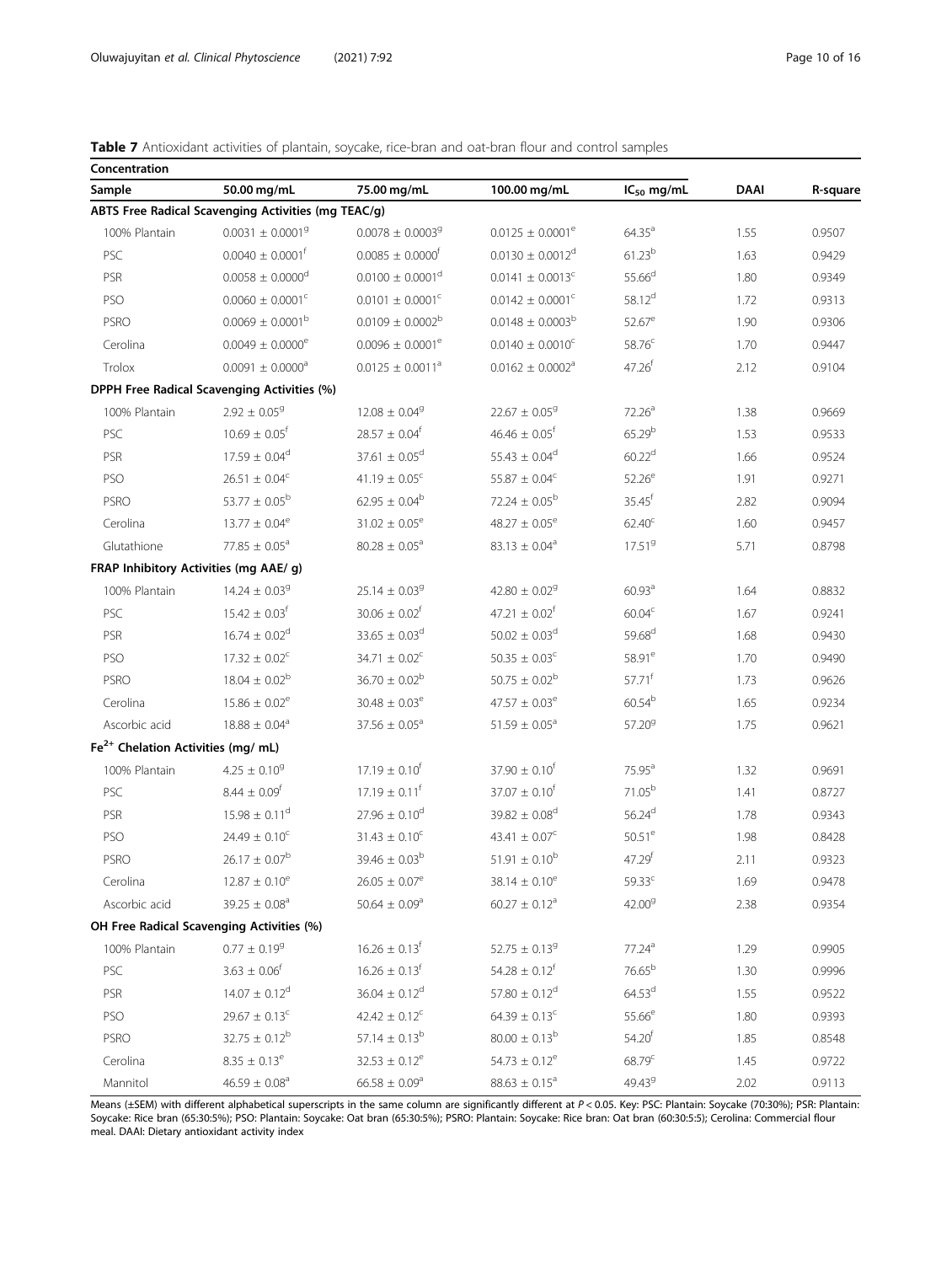free radicals (54.79–76.65 mg/mL) for PSRO and PSC, respectively.

#### Antihyperlipidemic properties

The blood lipid profile of cholesterol-induced Albino Wistar rats fed on experimental food samples and control sample is presented in Table 8. The plasma lipid profile, that is, total cholesterol TC), triglyceride (TG), high-density lipoprotein concentration (HDL-conc.), low-density lipoprotein concentration (LDL-conc.) and very low-density lipoprotein concentration (VLDL-conc.) of rats fed on the formulated food samples varied as follows: 20.11–34.61 mg/dL, 17.45–25.93 mg/dL, 12.89– 23.72, mg/dL 3.73–5.87 mg/dL and 7.93–11.79 mg/dL, respectively.

## Discussion

The moisture content of the flour samples was lower than recommended value  $(< 10$ ) for flour samples, and this indicates that the flour samples could be stored for longer period. The amount of moisture content in the flour sample determines the growth and activities of microorganisms, hence, storage stability of the flour. Scientific findings have established that high moisture content of flour samples above 10% facilitate growth of microorganisms and food spoilage, whereas, low moisture content inhibits food spoilage and retain nutritional quality of the food products [\[71,](#page-14-0) [72](#page-14-0)]. The protein and fiber content of the present study food products were significantly  $( $0.05$ ) higher than 100% plantain flour, but were$ comparable to that of Cerolina (a commercial food

product) and other similar studies [[73,](#page-14-0) [74\]](#page-14-0). The high protein and fiber content of the food products could be attributed to the inclusion of soycake, rice-bran and oatbran, which are high in protein and fiber content than 100% plantain flour. Nutritional studies have established that a regular intake of dietary fibers is beneficial, particularly in preventing arteriosclerosis and chronic diseases like diabetes and hypertension [[75](#page-14-0), [76\]](#page-14-0). The protein content of the developed food products was higher than minimum recommended daily requirements (> 16 g/day), and this implies that the food products could be suitable for the prevention of protein-energy malnutrition particularly in children.

Mineral content of the food products in this study was comparatively lower than daily-recommended values. This implies that the food products was low in mineral composition; hence, there is a need to complement the food products intake with mineral supplements in order to prevent micronutrient deficiency. This observation was in line with previous studies, which reported that most of the African diets are low in micronutrients [\[77](#page-14-0)], which is responsible for high prevalence of micronutrient deficiency in many parts of developing countries including Nigeria. Deficiency of essential minerals like iron, calcium, zinc, phosphorous, sodium and potassium may lead to several health challenges such as bone deformation, anemia, electrolyte imbalance, brain and growth retardation [[77\]](#page-14-0).

The EAAI and P-BV of the PSRO sample were higher than other food samples including cerolina and recommended values (> 70%) for ideal food products. This

Table 8 Effect of dough meal flour from plantain, soycake, rice bran and oat bran dough meal and control sample on blood lipid profile of cholesterol-induced Albino Wistar Rats

| <b>Parameters</b>                                                  | <b>SAT</b>                     | 100%<br>Plantain              | <b>PSC</b>                    | <b>PSR</b>                      | <b>PSO</b>                    | <b>PSRO</b>              | Cerolina                     | *NR                |
|--------------------------------------------------------------------|--------------------------------|-------------------------------|-------------------------------|---------------------------------|-------------------------------|--------------------------|------------------------------|--------------------|
| TC (mg/dL)                                                         | $154.17 \pm 0.38$ <sup>a</sup> | $26.85 \pm 0.09^d$            | $20.11 \pm 0.029$             | $22.47 \pm 0.08$ <sup>t</sup>   | $28.04 \pm 0.02^{\circ}$      | $34.78 \pm 0.08^{\rm b}$ | $25.61 \pm 0.02^e$           | < 200              |
| TG (mg/dL)                                                         | $212.10 \pm 0.14^a$            | $18.93 \pm 0.06^e$            | $17.45 \pm 0.05^9$            | $18.77 \pm 0.02^{\dagger}$      | $20.53 \pm 0.08$ <sup>d</sup> | $25.93 \pm 0.04^{\circ}$ | $28.42 \pm 0.08^{\circ}$     | < 150              |
| HDL-C (mg/dL)                                                      | $42.64 \pm 0.50$ <sup>a</sup>  | $12.20 + 0.06^9$              | $12.89 + 0.06^{\dagger}$      | $12.93 \pm 0.01^e$              | $17.72 \pm 0.04^{\circ}$      | $23.72 \pm 0.04^b$       | $19.48 \pm 0.02^{\circ}$     | < 50               |
| LDL-C (mg/dL)                                                      | $64.39 \pm 0.14$ <sup>a</sup>  | $10.86 \pm 0.05^{\circ}$      | $3.73 + 0.04^{\dagger}$       | $5.78 \pm 0.06^e$               | $6.21 \pm 0.09^{\circ}$       | $5.87 \pm 0.05^{\circ}$  | $0.45 \pm 0.02$ <sup>9</sup> | < 15               |
| VLDL-conc. (mg/<br>dL)                                             | $96.41 \pm 3.10^a$             | $8.60 \pm 0.13^e$             | $7.93 \pm 0.119$              | $8.53 \pm 0.09$ <sup>t</sup>    | $9.33 \pm 0.21$ <sup>d</sup>  | $11.79 \pm 0.10^{\circ}$ | $12.92 \pm 0.22^b$           |                    |
| Lipid Health indices of plasma                                     |                                |                               |                               |                                 |                               |                          |                              |                    |
| Coronary Risk<br>Index                                             | $3.62 \pm 0.0^a$               | $2.20 + 0.01^b$               | $1.56 + 0.01^d$               | $1.74 \pm 0.00^{\circ}$         | $1.58 \pm 0.02^d$             | $1.47 \pm 0.00^{\circ}$  | $1.31 + 0.01^{\dagger}$      | $3.421 -$<br>8.454 |
| Atherogenic<br>index                                               | $1.51 \pm 0.11^a$              | $0.89 \pm 0.00^{\circ}$       | $0.29 + 0.00^{\dagger}$       | $0.45 \pm 0.00^{\circ}$         | $0.35 \pm 0.01$ <sup>d</sup>  | $0.25 \pm 0.00^e$        | $0.02 \pm 0.00$ <sup>g</sup> | $2.622-$<br>6.623  |
| Log (TG/HDL-C)                                                     | $0.69 \pm 0.00^{\circ}$        | $0.19 \pm 0.00^{\circ}$       | $0.13 \pm 0.00^{\circ}$       | $0.16 \pm 0.00^{\circ}$         | $0.06 \pm 0.00^{\dagger}$     | $0.04 \pm 0.00^9$        | $0.16 \pm 0.01^{\circ}$      | $0.11 - 0.21$      |
| Food intake and changes in body weight of experimental animals (q) |                                |                               |                               |                                 |                               |                          |                              |                    |
| Food intake                                                        | $1291.02 \pm 5.00^{\circ}$     | $472.00 \pm 7.10^f$           | $1142.00 \pm 4.10^e$          | $1403.00 \pm 5.20$ <sup>a</sup> | $1289.00 \pm 4.50^{\circ}$    | $1239.00 \pm 3.32^d$     | $1344.00 + 3.20^{b}$ -       |                    |
| Weight gain                                                        | $37.14 \pm 2.31^b$             | $-8.70 \pm 0.03$ <sup>t</sup> | $25.70 \pm 2.01$ <sup>d</sup> | $24.20 \pm 3.03^e$              | $37.10 \pm 2.11^{\rm b}$      | $29.20 \pm 3.01^{\circ}$ | $41.50 \pm 2.01^a$           | $\equiv$           |

Key: SAT: rats fed with basal diet + Satin; PLT: rats fed with %100 Plantain; PSC rats fed with (Plantain 70% + Soycake 30%); PSR: rats fed with (Plantain 65% + Soycake 30% + Rice bran 5%); PSO: rats fed with (Plantain 65% + Soycake 30% + Oat bran 5%); PSRO: rats fed wit (Plantain 60% + Soycake 30% + Oat bran 5% + Rice bran 5%) and Cerolina. \*NR: American Diabetes Association [[124\]](#page-15-0)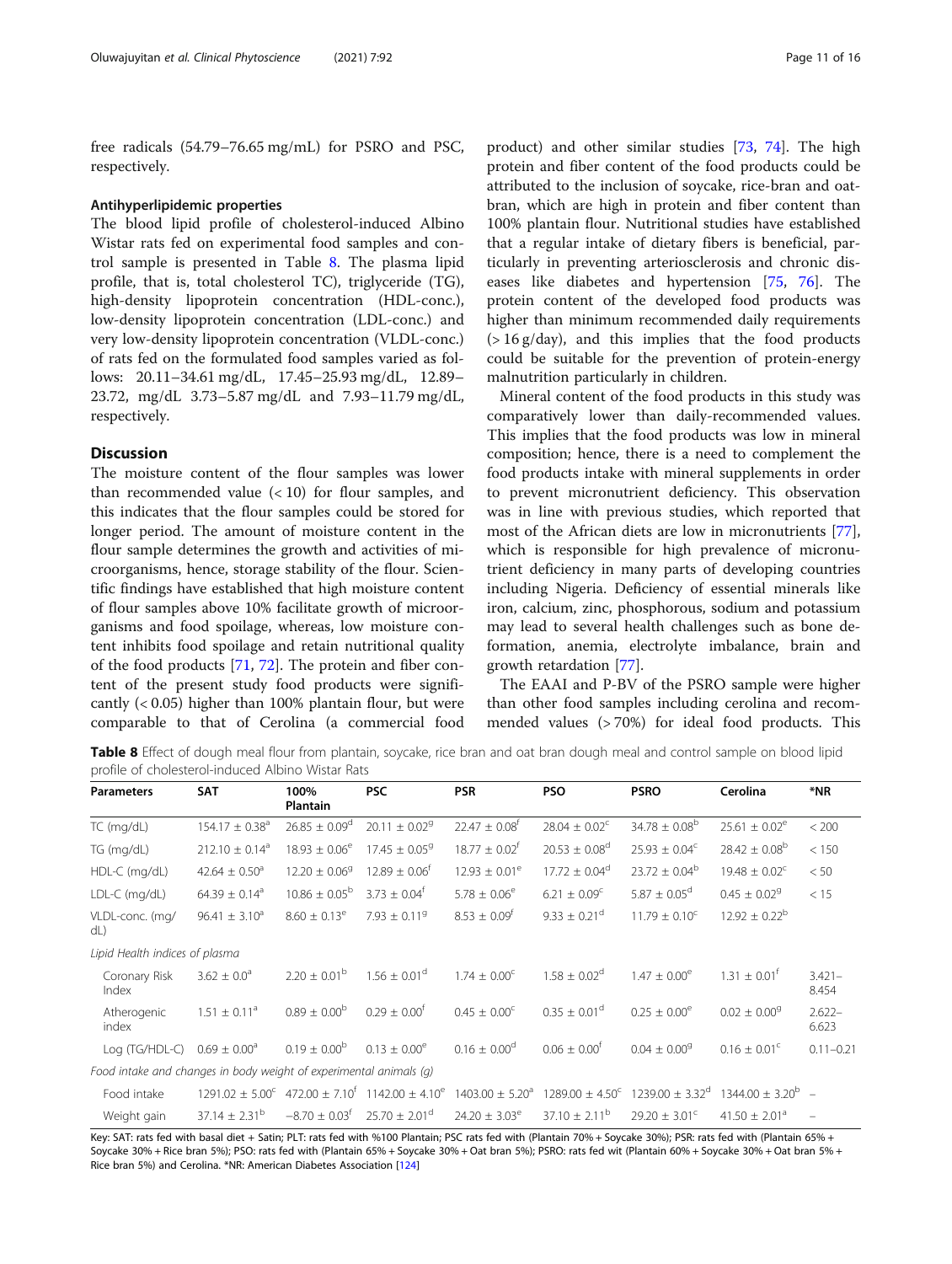indicates that PSRO blend could be suitable as a food product to support growth in children and physiological maintenance in adults. Studies have reported that regular intakes of branched chain amino acids are health beneficial, particularly in the management of type - 2 diabetes [\[78](#page-14-0)]. Also, it evident that arginine intakes plays an important role in the production of nitric oxide in the body, which helps to relax arteries for the free flow of blood, hence reduces the risk of high blood pressure [[79\]](#page-14-0). These findings further established nutritional quality and health benefits of the present study food products in managing diabetes and hypertension.

The phytochemical concentrations in food products in this present study were low; and this implies that the experimental food products could be suitable for human consumption without any side effects or interfering with other vital nutrients. In recent times, studies have shown that regular consumption of bioactive phytochemicals such as phenol, flavonoid, tannin, etc. in functional foods at low concentration proffers health benefits [\[80](#page-14-0)]. For instance, it is evident that regular consumption of plantbased foods containing flavonoid and phenolic compounds prevent degenerative chronic diseases like hypertension and diabetes; and these health benefits are attributed to antioxidant properties of these phytochemicals [\[80](#page-14-0)]. Antioxidants are chemical compounds capable of inhibiting the oxidation of cell molecules [\[81](#page-14-0)], and thereby preventing oxidative stress in animals.

Studies have shown that these phenolic compounds have antioxidative properties and ability to scavenge free radicals; hence, ability to prevent the occurrence of oxidative stress and associated chronic degenerative diseases like diabetes, etc. [\[82](#page-14-0), [83](#page-14-0)]. In recent years, there is a shift of interest from using synthetic antioxidants towards natural antioxidants, due to their non-side effects [[84](#page-14-0)–[86\]](#page-14-0). In view of this, it may be deduced in this study that the formulated food samples are suitable as exogenous antioxidants diets, and that their regular intakes may enhance endogenous antioxidants activities to fight against excessive production of free radicals in the body [\[87](#page-14-0)].

The variation in BD between the blended flour samples and that of 100% plantain flour and Cerolina could be attributed to the inclusion of rice-bran and oat-bran inclusion, which mighty have influenced the properties of starch. Bulk density indicates the porosity of a product, and it determining the type of packaging material required [[51\]](#page-14-0). It is well established that the higher the bulk density of flour sample, the denser the packaging material required [\[51](#page-14-0)]. The variation between WAC of these flour samples could be attributed to differences in the protein content, degree of interaction with water and conformational characteristics [[88\]](#page-14-0). The low values of BD and WAC of the food products in this study have nutritional advantage in maintaining high nutrientenergy density that is of nutritional benefits to the young children with small stomach size [[89](#page-14-0), [90](#page-14-0)]. However, flour sample with high water absorption may have more hydrophilic constituents like polysaccharides and protein, and more important in baking applications [\[91](#page-14-0)].

The variation in the gelling properties of these flour samples could be ascribed to different ratio of proteins, carbohydrates and lipids in their components. The lower the LGC, the better the gelating ability of the protein ingredient [[92\]](#page-15-0) and the swelling ability of the flour [\[93](#page-15-0)]. The LGC of the flour samples in this study was similar to the report of Chandra et al. [\[94](#page-15-0)]. The values of swelling capacity of the flour samples varied from 48.61–55%, and were higher than cerolina, but within the same range value to that of 100% plantain flour. The variation in the swelling capacity of the flours in this study could be attributed to particle sizes, processing methods or unit operations.

Pasting property (an index for predicting the ability of a food to form a paste when subjected to heat applications) is one of the most important properties that influence quality and aesthetic properties of food products [[95,](#page-15-0) [96](#page-15-0)]. The low peak viscosity value that was observed in the experimental flour samples could be attributed to the inclusion of soycake, rice-bran and oat-bran flour into plantain-based composite flour samples. High peak viscosity of processing flour reflects fragility of the swollen granules, which first swell and then breaks down under the continuous mixing of the Rapid Visco Analyzer. The low peak viscosity values noted in this study is of processing advantage, particularly for the preparation of less stiff dough products [\[97\]](#page-15-0).

The trough viscosity values observed in this present study indicate the tendency of the plantain-based flour samples to breakdown during cooking. The breakdown viscosity is an index of the stability of the starch and a measure of the ease with which the swollen granules can be disintegrated [\[98](#page-15-0)]; and that the higher the breakdown viscosity, the lower the ability of the flour to withstand heating and shear stress during cooking [[99\]](#page-15-0).

These parameters, i.e., final viscosity, setback, peak time and pasting temperature are very important factors in determining the quality of food products. For instance, final viscosity indicates the ability of starchy foods to form viscous paste after cooking and cooling, and it is an important quality parameter used in predicting the final textural quality of starchy foods [\[100\]](#page-15-0). High setback values affect dough digestibility [\[101](#page-15-0)], while lower value indicates lower tendency of starch retrogradation [[102](#page-15-0)]. The pasting temperature measures the minimum temperature needed to cook a given food sample [[103\]](#page-15-0), while that of peak time measures the cooking time [[99\]](#page-15-0) of starch.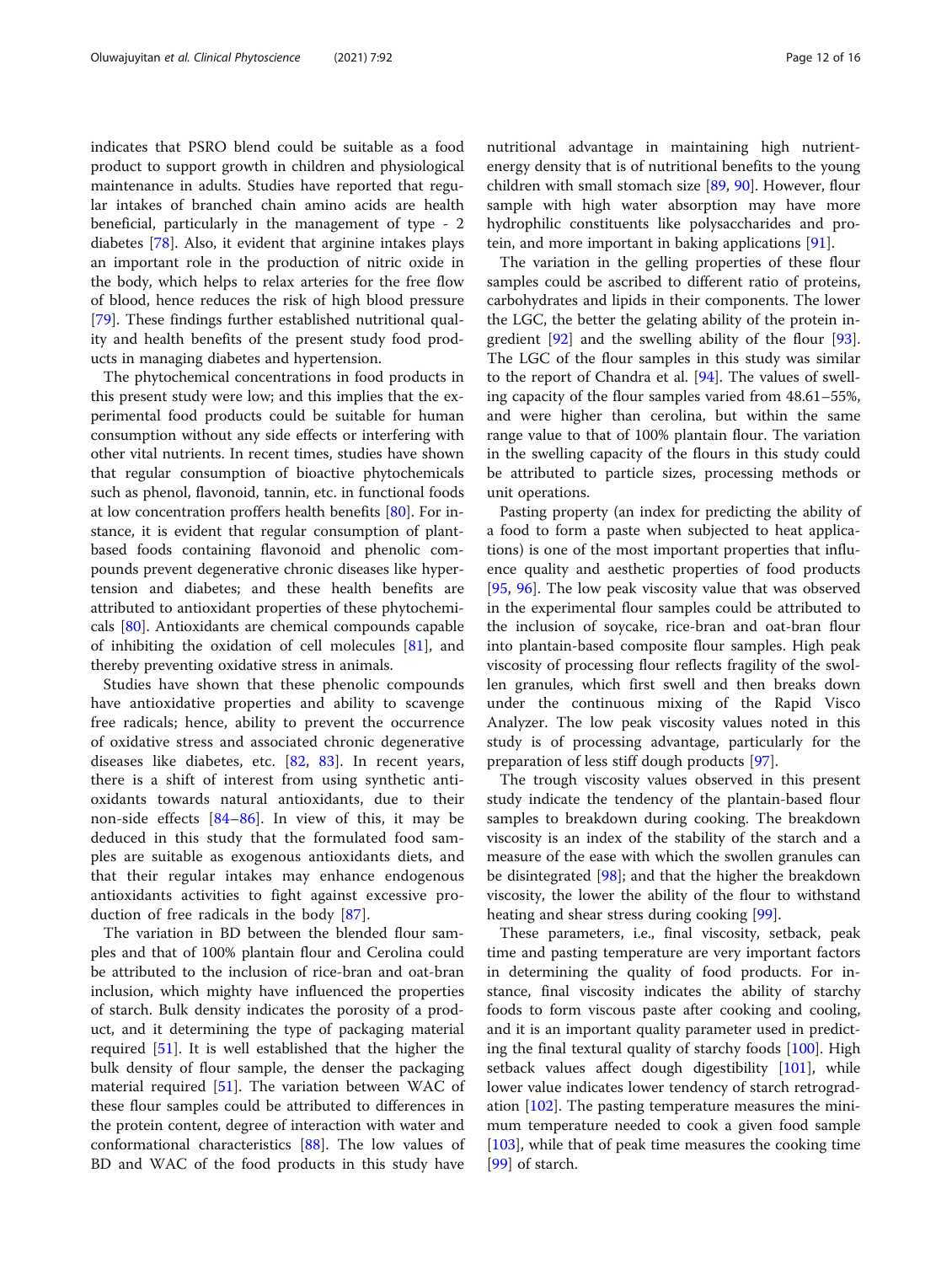<span id="page-12-0"></span>An  $IC_{50}$  value is the measure of the effectiveness of a substance in a biochemical reaction to result in 50% antioxidant activities, the smaller the  $IC_{50}$  value the higher the antioxidant activity  $[104]$  $[104]$ . The low IC<sub>50</sub> value observed in PSRO further established the potency of the food product as an exogenous antioxidant diet. The antioxidative ability of this food sample (PSRO) could be attributed to the synergetic effect of the flour sample combinations i.e., plantain, Soycake, oat-bran and rice-bran. Studies have earlier reported that oat-bran [\[105\]](#page-15-0), rice-bran [\[106\]](#page-15-0) and soycake [[107](#page-15-0)], which are the most active ingredients in these formulation contain appreciable amount of bioactive compounds with antioxidant activities [\[108,](#page-15-0) [109\]](#page-15-0).

Comparatively, the concentration of plasma lipid profile of rats fed on the formulated diets was similar to those rats fed on 100% plantain flour and Cerolina, but lower than those rats in group SAT (rats treated with Satin, an anticholesterol agent). For the health lipid indices, the values of log (TG/HDL-conc.), atherogenic index (AI) and coronary risk index (CRI) ranged from 0.25–0.89 and 1.47–2.20, respectively; and were lower than normal recommended values for AI (4.4–7.1) and CRI (3.4–4.0) [\[110\]](#page-15-0). This finding agreed with the report of Hasanein et al. [[111](#page-15-0)], who reported that the AI (2.622–6.623) and CRI (3.421–8.454) of obese rats treated with tea and cinnamon extract. The decreased in total cholesterol and low-density lipoprotein (LDL) levels couple with increased in high-density lipoprotein (HDL) levels that were observed in obese rats fed on the experimental diets in this present study could be considered health benefits for the consumers. Recently, epidemiological studies have implicated high level of total cholesterol, LDL-cholesterol, or low HDL-cholesterol as the major risk factors for the atherosclerosis-related diseases (cardiovascular diseases, diabetes, etc.) [\[112](#page-15-0)–[114\]](#page-15-0); and are major targets for the treatment and prevention of atherosclerosis diseases [\[115](#page-15-0)–[117\]](#page-15-0).

#### Conclusion

This study developed and evaluated, nutritional, bioactive phytochemicals, antioxidants activities, and antihyperlipidemic properties of food from plantain, soycake, oat-bran and rice-bran flour. The finding established consumption of high fats diets – rich in low density lipoproteins should be avoided. As they expose the body to risk of arteriosclerosis formation. However, formulated food samples, particularly PSRO (Plantain 60%, Soycake 30%, Rice bran 5%, Oat bran 5%), had higher antioxidant and anti-hyperlipidemia activities when compared with 100% plantain flour and Cerolina (a commercial flour). Hence, this food product, that is, PSRO, may be suitable as functional food for the treatment and prevention of arteriosclerosis formation, hence, hypertension.

#### Acknowledgments

The authors wish to acknowledge and appreciate the Tertiary Education Trust Fund (TETFUND) of the Federal Government of Nigeria. Richardson Milling Limited, Portage La Prairie, Manitoba (MB) for provision of oat bran.

#### Authors' contributions

IJAROTIMI Oluwole Steve & FAGBEMI Tayo Nathaniel designed the research; while implementation of the research, data analyses and manuscript preparation were done by OLUWAJUYITAN Timilehin David and IJAROTIMI Oluwole Steve. All authors read and approved the final manuscript.

#### Funding

This research was funded by TETFUND research grant won by Professor T. N. Fagbemi of Food Science and Technology Department, Federal University of Technology Akure, Nigeria (Research ID: VCPU/TETFUND/155C).

#### Availability of data and materials

The datasets used and/or analyzed during the current study are available from the corresponding author on reasonable request.

#### Declarations

#### Competing interests

The authors declared that there were no conflicts of interest for the study.

#### Ethics approval

The Ethical Committee for Laboratory Animals of School of Agriculture and Agricultural Technology, Federal University of Technology Akure, Nigeria (Approval number: FUTA/ SAAT/2018/021) approved the study protocol.

#### Consent for publication

Not Applicable.

#### Received: 18 January 2021 Accepted: 15 November 2021 Published online: 26 November 2021

#### References

- 1. Tony L, Areekal B, Surendran NAT, Ramachandran R, Philip RR, Rajasi RS. Prevalence of hypertension and pre-hypertension among adolescent school children in Thiruvananthapuram, Kerala, India. Int J Community Med Public Health. 2016. <https://doi.org/10.18203/2394-6040.ijcmph20164291>.
- 2. Jia X, Lorenz P, Ballantyne CM. Poststatin Lipid Therapeutics: A Review. Methodist Debakey Cardiovasc J. 2019. [https://doi.org/10.14797/mdcj-1](https://doi.org/10.14797/mdcj-15-1-3) [5-1-3](https://doi.org/10.14797/mdcj-15-1-3).
- 3. Aounallah-Skhiri H, El Ati J, Traissac P, Romdhane HB, Eymard-Duvernay S, Delpeuch F, Achour N, Maire B. Blood pressure and associated factors in a North African adolescent population. a national cross-sectional study in Tunisia. BMC Public Health. 2012; <https://doi.org/10.1186/1471-2458-12-98>, Blood pressure and associated factors in a North African adolescent population. a national cross-sectional study in Tunisia.
- 4. Ajayi IO, Soyannwo MAO, Asinobi AO, Afolabi NB, Ayede AI, Bamgboye EA. Blood pressure pattern and hypertension related risk factors in an urban community in Southwest Nigeria: the Mokola hypertension initiative project, Ibadan. Nigeria J Public Health Epidemiol. 2017;9(4):51–64. [https://doi.org/1](https://doi.org/10.5897/JPHE2017.0908) [0.5897/JPHE2017.0908.](https://doi.org/10.5897/JPHE2017.0908)
- 5. van de Vijver S, Akinyi H, Oti S, Olajide A, Agyemang C, Aboderin I, et al. Status report on hypertension in Africa-consultative review for the 6th session of the African union conference of ministers of health on NCD's. PAMJ. 2014;16:1–17.
- 6. Iwelunmor J, Airhihenbuwa CO, Cooper R, Tayo B, Plange-Rhule J, Adanu R, et al. Prevalence, determinants and systems-thinking approaches to optimal hypertension control in West Africa. Glob Health. 2014;10(1):42. [https://doi.](https://doi.org/10.1186/1744-8603-10-42) [org/10.1186/1744-8603-10-42](https://doi.org/10.1186/1744-8603-10-42).
- 7. Noubiap JJN, Bigna JJR, Nansseu JRN. Low sodium and high potassium intake for cardiovascular prevention: evidence revisited with emphasis on challenges in sub-Saharan Africa. J Clin Hypertens. 2015;17(1):81–3. [https://](https://doi.org/10.1111/jch.12439) [doi.org/10.1111/jch.12439.](https://doi.org/10.1111/jch.12439)
- 8. Jaja T, Oduwole AO, Fetuga B, Abdus-Salam IA. Prevalence of prediabetes in secondary school students in Port Harcourt. Nigeria Afr J Diabetes Med. 2015;23:1–4.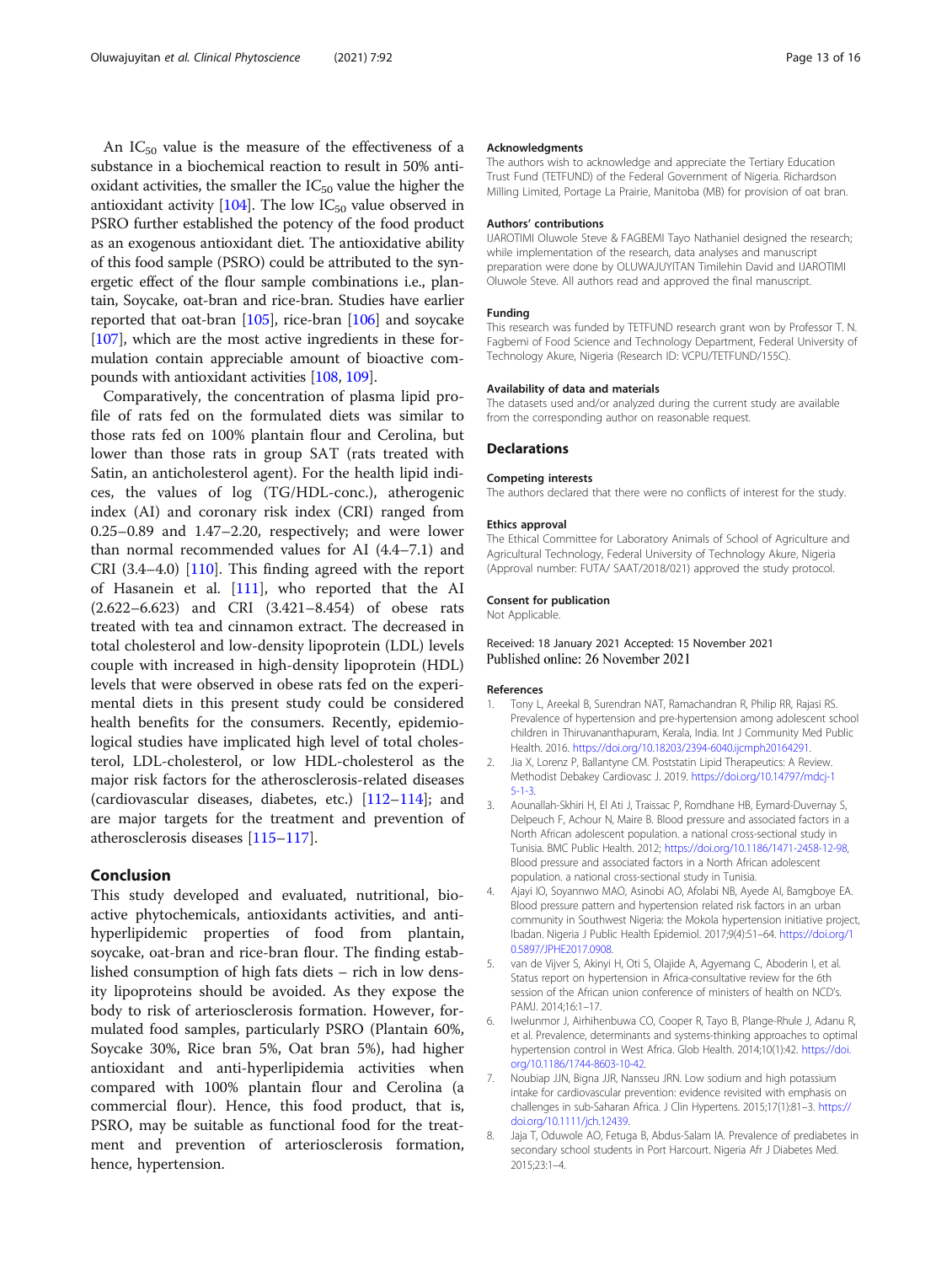- <span id="page-13-0"></span>9. Odey FA, Ekanem EE, Udoh AE, Ntui I. Lipid profiles of apparently healthy adolescents in Calabar. Nigeria Central Afr J Med. 2007;53(1-4). [https://doi.](https://doi.org/10.4314/cajm.v53i1-4.62605) [org/10.4314/cajm.v53i1-4.62605](https://doi.org/10.4314/cajm.v53i1-4.62605).
- 10. Popkin BM, Gordon-Larsen P. The nutrition transition: worldwide obesity dynamics and their determinants. Int J Obes. 2004;28(S3):S2–9. [https://doi.](https://doi.org/10.1038/sj.ijo.0802804) [org/10.1038/sj.ijo.0802804](https://doi.org/10.1038/sj.ijo.0802804).
- 11. Benson J, Britten N. What effects do patients feel from their antihypertensive tablets and how do they react to them? Qualitative analysis of interviews with patients. Fam Pract. 2006;23(1):80–7. [https://doi.](https://doi.org/10.1093/fampra/cmi081) [org/10.1093/fampra/cmi081.](https://doi.org/10.1093/fampra/cmi081)
- 12. Soliman GA. Dietary fiber, atherosclerosis, and cardiovascular disease. Nutrients. 2019;11(5). <https://doi.org/10.3390/nu11051155>.
- 13. Ferrari CK. Functional foods, herbs and nutraceuticals: towards biochemical mechanisms of healthy aging. Biogerontol. 2004;5(5):275–90. [https://doi.](https://doi.org/10.1007/s10522-004-2566-z) [org/10.1007/s10522-004-2566-z.](https://doi.org/10.1007/s10522-004-2566-z)
- 14. Barta I, Smerak P, Polivkova Z, Sestakova H, Langova M, Turek B, et al. Current trends and perspectives in nutrition and cancer prevention. Neoplasma. 2006. 1016416008.
- 15. Hasler CM, Brown AC. Position of the American dietetic association: functional foods. J Am Diet Assoc. 2009;109(4):735–46. [https://doi.org/10.101](https://doi.org/10.1016/j.jada.2009.02.023) [6/j.jada.2009.02.023](https://doi.org/10.1016/j.jada.2009.02.023).
- 16. Amigo-Benavent M, Silván JM, Moreno FJ, Villamiel M, Del Castillo MD. Protein quality, antigenicity, and antioxidant activity of soy-based foodstuffs. J Agric Food Chem. 2008;56(15):6498–505. <https://doi.org/10.1021/jf800697n>.
- 17. Liu Z, Ren Z, Zhang J, Chuang CC, Kandaswamy E, Zhou T, et al. Role of ROS and nutritional antioxidants in human diseases. Front Physiol. 2018;9. <https://doi.org/10.3389/fphys.2018.00477>.
- 18. Borbalan AMA, Zorro L, Guillen DA, Barroso CG. Study of the polyphenol content of red and white grape varieties by liquid chromatography–mass spectrometry and its relationship to antioxidant power. J Chromatogr A. 2003;1012(1):31–8. [https://doi.org/10.1016/S0021-9673\(03\)01187-7.](https://doi.org/10.1016/S0021-9673(03)01187-7)
- 19. Fernández-Pachón MS, Villano D, Garcıa-Parrilla MC, Troncoso AM. Antioxidant activity of wines and relation with their polyphenolic composition. Anal Chim Acta. 2004;513(1):113–8. [https://doi.org/10.1016/j.aca.2004.02.028.](https://doi.org/10.1016/j.aca.2004.02.028)
- 20. Ploetz RC, Kepler AK, Daniells J, Nelson SC. Banana and plantain—an overview with emphasis on Pacific island cultivars. Species Profiles Pacif Island Agrof. 2007:21–32.
- 21. Tribess TB, Hernández-Uribe JP, Méndez-Montealvo MGC, Menezes EW, Bello-Perez LA, Tadini CC. Thermal properties and resistant starch content of green banana flour (Musa cavendishii) produced at different drying conditions. LWT-Food Sci Technol. 2009;42(5):1022–5. [https://doi.org/10.101](https://doi.org/10.1016/j.lwt.2008.12.017) [6/j.lwt.2008.12.017](https://doi.org/10.1016/j.lwt.2008.12.017).
- 22. Akubor PI, Ishiwu C. Chemical composition, physical and sensory properties of cakes supplemented with plantain peel flour. Int J Agric Policy Res. 2013; 1(Suppl 4):87–92.
- 23. Ojewole JAO, Adewunmi CO. Hypoglycemic effect of methanolic extract of Musa paradisiaca (Musaceae) green fruits in normal and diabetic mice. Meth Findings Exper Clin Pharmacol. 2003;25(Suppl 6):453–6. [https://doi.org/10.13](https://doi.org/10.1358/mf.2003.25.6.769651) [58/mf.2003.25.6.769651.](https://doi.org/10.1358/mf.2003.25.6.769651)
- 24. Vivienne I, Uchenna O, Peace A, Clinton O. Composition and sensory properties of plantain cake. Afr J Food Sci. 2016;10(Suppl 2):25–32. [https://](https://doi.org/10.5897/AJFS2015.1292) [doi.org/10.5897/AJFS2015.1292.](https://doi.org/10.5897/AJFS2015.1292)
- 25. Juarez-Garcia E, Agama-Acevedo E, Sáyago-Ayerdi SG, Rodriguez-Ambriz SL, Bello-Perez LA. Composition, digestibility and application in bread making of banana flour. Plant Foods Hum Nutr. 2006;61(3):131–7. [https://doi.org/1](https://doi.org/10.1007/s11130-006-0020-x) [0.1007/s11130-006-0020-x](https://doi.org/10.1007/s11130-006-0020-x).
- 26. Mastromatteo M, Danza A, Lecce L, Spinelli S, Lampignano V, Laverse J, et al. A Effect of durum wheat varieties on bread quality. Int J Food Sci Technol. 2014;49(1):72–81. <https://doi.org/10.1111/ijfs.12276>.
- 27. Singh AMIT, Dubey RACHIYATA, Paliwal RT, Saraogi GK, Singhai AK. Nutraceuticals-an emerging era in the treatment and prevention of diseases. Int J Pharm Pharm Sci. 2012;4(Suppl 4):39–43.
- 28. Oluwajuyitan TD, Ijarotimi OS. Nutritional, antioxidant, glycaemic index and Antihyperglycaemic properties of improved traditional plantain-based (Musa AAB) dough meal enriched with tigernut (Cyperus esculentus) and defatted soybean (Glycine max) flour for diabetic patients. Heliyon. 2019;5(4):e01504. [https://doi.org/10.1016/j.heliyon.2019.e01504.](https://doi.org/10.1016/j.heliyon.2019.e01504)
- 29. Oluwajuyitan TD, Ijarotimi OS, Fagbemi TN. Nutritional, biochemical and organoleptic properties of high protein-fibre functional foods developed from plantain, defatted soybean, rice-bran and oat-bran flour. Nutr Food Sci. 2020;51(4):704–24. <https://doi.org/10.1108/NFS-06-2020-0225>.
- 30. Qureshi AA, Sami SA, Khan FA. Effects of stabilized rice bran, its soluble and fiber fractions on blood glucose levels and serum lipid parameters in humans with diabetes mellitus types I and II. J Nutr Biochem. 2002;13(3): 175–87. [https://doi.org/10.1016/S0955-2863\(01\)00211-X](https://doi.org/10.1016/S0955-2863(01)00211-X).
- 31. Rondanelli M, Opizzi A, Monteferrario F, Klersy C, Cazzola R, Cestaro B. Betaglucan-or rice bran-enriched foods: a comparative crossover clinical trial on lipidic pattern in mildly hypercholesterolemic men. Eur J Clin Nutr. 2011; 65(7):864–71. [https://doi.org/10.1038/ejcn.2011.48.](https://doi.org/10.1038/ejcn.2011.48)
- 32. Meijer GW, Bressers MA, Arjan de Groot W, Rudrum M.Effect of struture and form on the ability of plant sterols to inhibit cholesterol absorption in hamsters. Lipids. 2003; [https://doi.org/10.1007/s11745-003-1119-4,](https://doi.org/10.1007/s11745-003-1119-4) Effect of struture and form on the ability of plant sterols to inhibit cholesterol absorption in hamsters.
- 33. Wilson TA, Nicolosi RJ, Woolfrey B, Kritchevsky D. Rice bran oil and oryzanol reduce plasma lipid and lipoprotein cholesterol concentrations and aortic cholesterol ester accumulation to a greater extent than ferulic acid in hypercholesterolemic hamsters. J Nutr Biochem. 2007;18(2):105–12. [https://](https://doi.org/10.1016/j.jnutbio.2006.03.006) [doi.org/10.1016/j.jnutbio.2006.03.006](https://doi.org/10.1016/j.jnutbio.2006.03.006).
- 34. Glore SR, Van Treeck D, Knehans AW, Guild M. Soluble fiber and serum lipids: a literature review. J Am Diet Assoc. 1994;94(4):425–36. [https://doi.](https://doi.org/10.1016/0002-8223(94)90099-X) [org/10.1016/0002-8223\(94\)90099-X.](https://doi.org/10.1016/0002-8223(94)90099-X)
- 35. Contreras F, Rivera M, Vasquez J, De la Parte MA, Velasco M. Diabetes and hypertension physiopathology and therapeutics. J Hum Hypertens. 2000; 14(S1):S26–31. [https://doi.org/10.1038/sj.jhh.1000983.](https://doi.org/10.1038/sj.jhh.1000983)
- 36. McKeown NM, Meigs JB, Liu S, Saltzman E, Wilson PW, Jacques PF. Carbohydrate nutrition, insulin resistance, and the prevalence of the metabolic syndrome in the Framingham offspring cohort. Diabetes Care. 2004;27(2):538–46. <https://doi.org/10.2337/diacare.27.2.538>.
- 37. Odom TC, Udensi EA, Ogbuji CA. Evaluation of hypoglycemic properties of Mucuna cochichinensis unripe carica papaya and unripe musa paradisiaca flour blends. Eur J Biol Med Sci Res. 2013;1(Suppl 1):15–22.
- 38. Famakin O, Fatoyinbo A, Ijarotimi OS, Badejo AA, Fagbemi TN. Assessment of nutritional quality, glycaemic index, antidiabetic and sensory properties of plantain (Musa paradisiaca)-based functional dough meals. J Food Sci Technol. 2016;53(11):3865–75. [https://doi.org/10.1007/s13197-016-2357-y.](https://doi.org/10.1007/s13197-016-2357-y)
- 39. Mepba HD, Eboh L, Nwaojigwa SU. Chemical composition, functional and baking properties of wheat-plantain composite flours. Afr J Food, Agric Nutr Develop. 2007;7(Suppl 1):1–23.
- 40. AOAC. Association of official analytical chemist Official Methods of Analysis of the Analytical Chemist International. 18th ed. Gathersburg: AOAC International 2012; 2012.
- 41. Mansouri F, Ben Moumen A, Richard G, Fauconnier ML, Sindic M, Elamrani A, et al. Proximate composition, amino acid profile, carbohydrate and mineral content of seed meals from four Safflower (Carthamus tinctorius L.) varieties grown in north-eastern Morocco. Oilseeds Fats Crops Lipids. 2018; 25(2):A202. [https://doi.org/10.1051/ocl/2018001.](https://doi.org/10.1051/ocl/2018001)
- 42. Hartcamp AD, White JW, Rodríguez AA, Bänzinger M, Hernández G, Bates H. Modified method for rapid tryptophan analysis in maize. CIMMYT Res Bull. 2000;13:3–6.
- 43. Fagbemi TN, Oshodi AA, Ipinmoroti KO. Processing effects on some antinutritional factors and in vitro multienzyme protein digestibility (IVPD) of three tropical seeds: breadnut (Artocarpus altilis), cashewnut (Anacardium occidentale) and fluted pumpkin (Telfairia occidentalis). Pak J Nutr. 2005.
- 44. Boham BA, Kocipai-Abyazan R. Flavonoids and condensed tannins from leaves of Hawaiian Vaccinium vaticulatum and V. calycinium. Pacif Sci. 1974; 48(Suppl. 4):458–63.
- 45. Obadoni BO, Ochuko PO. Phytochemical composition, spoilage and shelf life extension. Studies and comparative efficacy of the crude extracts of some homeostatic plants in Edo and Delta states of Nigeria. Glob J Pure Appl Sci. 2001;8:203–8.
- 46. Adeniyi SA, Orjiekwe CL, Ehiagbonare JE, Arimah BD. Preliminary phytochemical analysis and insecticidal activity of ethanolic extracts of four tropical plants (Vernonia amygdalina, Sida acuta, Ocimum gratissimum and Telfaria occidentalis) against beans weevil (Acanthscelides obtectus). Int J Phys Sci. 2010;5(Suppl 6):753–62.
- 47. Smith MA, Rottkamp CA, Nunomura A, Raina AK, Perry G. Oxidative stress in Alzheimer's disease. Biochim Biophy Acta Molecul Basis Dis. 2000;1502(1): 139–44. [https://doi.org/10.1016/S0925-4439\(00\)00040-5.](https://doi.org/10.1016/S0925-4439(00)00040-5)
- 48. Georgé S, Brat P, Alter P, Amiot MJ. Rapid determination of polyphenols and vitamin C in plant-derived products. J Agric Food Chem. 2005;53(Suppl 5):1370–3. <https://doi.org/10.1021/jf048396b>.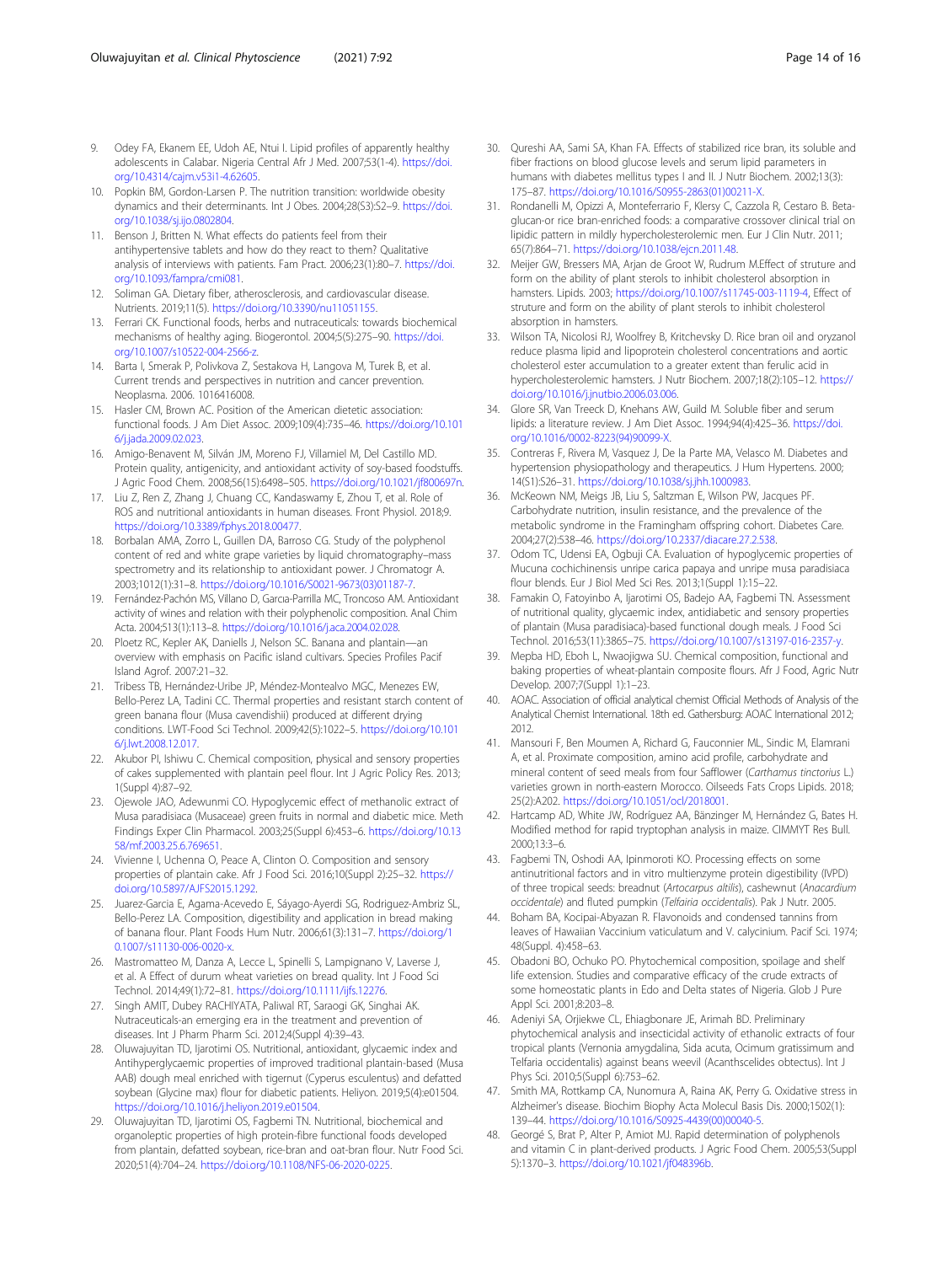- <span id="page-14-0"></span>49. Kelley WT, Coffey DL, Mueller TC. Liquid chromatographic determination of phenolic acids in soil. J AOAC Int. 1994;77(4):805–9. [https://doi.org/10.1093/](https://doi.org/10.1093/jaoac/77.4.805) [jaoac/77.4.805.](https://doi.org/10.1093/jaoac/77.4.805)
- 50. Provan GJ, Scobbie L, Chesson A. Determination of phenolic acids in plant cell walls by microwave digestion. J Sci Food Agric. 1994;64(1):63–5. [https://](https://doi.org/10.1002/jsfa.2740640110) [doi.org/10.1002/jsfa.2740640110.](https://doi.org/10.1002/jsfa.2740640110)
- 51. Iwe MO, Onadipe OO. Effect of addition of extruded full fat soy flour into sweet potato flour on functional properties of the mixture. J Sustain Agric Environ. 2001;3(Suppl 1):109–17.
- 52. Akpata MI, Miachi OE. Proximate composition and selected functional properties of Detarium microcarpum. Plant Foods Hum Nutr. 2001;56(4): 297–302. [https://doi.org/10.1023/A:1011836332105.](https://doi.org/10.1023/A:1011836332105)
- 53. AACC. Approved methods of the Association of Cereal Chemist (11th ed., method 61–02.01. Determination of the pasting properties of rice with the rapid visco analyzer). Author: St. Paul, MN; 2001.
- 54. Re R, Pellegrini N, Proteggente A, Pannala A, Yang M, Rice-Evans C. Antioxidant activity applying an improved ABTS radical cation decolorization assay. Free Rad Biol Med. 1999;26(9-10):1231–7. [https://doi.](https://doi.org/10.1016/S0891-5849(98)00315-3) [org/10.1016/S0891-5849\(98\)00315-3.](https://doi.org/10.1016/S0891-5849(98)00315-3)
- 55. Aluko RE, Monu E. Functional and bioactive properties of quinoa seed protein hydrolysates. J Food Sci. 2003;68(4):1254–8. [https://doi.org/10.1111/](https://doi.org/10.1111/j.1365-2621.2003.tb09635.x) [j.1365-2621.2003.tb09635.x](https://doi.org/10.1111/j.1365-2621.2003.tb09635.x).
- 56. Xie Z, Huang J, Xu X, Jin Z. Antioxidant activity of peptides isolated from alfalfa leaf protein hydrolysate. Food Chem. 2008;111(2):370–6. [https://doi.](https://doi.org/10.1016/j.foodchem.2008.03.078) [org/10.1016/j.foodchem.2008.03.078](https://doi.org/10.1016/j.foodchem.2008.03.078).
- 57. Zhang LL, Lin YM. Tannins from Canarium album with potent antioxidant activity. J Zhejiang Uni Sci B. 2008;9(5):407–15. [https://doi.org/10.1631/jzus.](https://doi.org/10.1631/jzus.B0820002) [B0820002](https://doi.org/10.1631/jzus.B0820002).
- 58. Girgih AT, Udenigwe CC, Aluko RE. In vitro antioxidant properties of hemp seed (Cannabis sativa L.) protein hydrolysate fractions. J Am Oil Chem Soc. 2011. <https://doi.org/10.1007/s11746-010-1686-7>.
- 59. Scherer R, Godoy HT. Antioxidant activity index (AAI) by the 2, 2-diphenyl-1 picrylhydrazyl method. Food Chem. 2009;112(3):654–8. [https://doi.org/10.1](https://doi.org/10.1016/j.foodchem.2008.06.026) [016/j.foodchem.2008.06.026.](https://doi.org/10.1016/j.foodchem.2008.06.026)
- 60. CCAC [Canadian Council on Animal Care]. In: Olfert ED, Cross BM, McWilliam AA, editors. Guide to the Care and Use of Experimental Animals, vol. 1. second ed. Ontario: CCAC; 1993.
- 61. Kim JY, Nolte LA, Hansen PA, Han DH, Ferguson K, Thompson PA, et al. High-fat diet-induced muscle insulin resistance: relationship to visceral fat mass. Am J Physiol Regulat Integrat Comp Physiol. 2000;279(6):R2057–65. [https://doi.org/10.1152/ajpregu.2000.279.6.R2057.](https://doi.org/10.1152/ajpregu.2000.279.6.R2057)
- 62. Vatandoust N, Rami F, Salehi AR, Khosravi S, Dashti G, Eslami G, et al. Novel high-fat diet formulation and streptozotocin treatment for induction of prediabetes and type 2 diabetes in rats. Adv Biomed Res. 2018;7(1):107. [https://doi.org/10.4103/abr.abr\\_8\\_17.](https://doi.org/10.4103/abr.abr_8_17)
- 63. Siedel J, Hägele EO, Ziegenhorn J, Wahlefeld AW. Reagent for the enzymatic determination of serum total cholesterol with improved lipolytic efficiency. Clin Chem. 1983;29(6):1075–80. <https://doi.org/10.1093/clinchem/29.6.1075>.
- 64. Tietz NW. Serum triglyceride determination. Clin Guide Lab Tests. 1990;2: 554–6.
- 65. Jacobs DR Jr, Mebane IL, Bangdiwala SI, Criqui MH, Tyroler HA. High density lipoprotein cholesterol as a predictor of cardiovascular disease mortality in men and women: the follow-up study of the lipid research clinics prevalence study: lipid research clinics program. Am J Epidemiol. 1990; 131(1):32–47. [https://doi.org/10.1093/oxfordjournals.aje.a115483.](https://doi.org/10.1093/oxfordjournals.aje.a115483)
- 66. Albers JJ, Warnick GR, Chenng MC. Quantitation of high density lipoproteins. Lipids. 1978;13(Suppl 12):926–32. [https://doi.org/10.1007/BF02](https://doi.org/10.1007/BF02533852) [533852](https://doi.org/10.1007/BF02533852).
- 67. Friedewald WT, Levy RI, Fredrickson DS. Estimation of the concentration of low-density lipoprotein cholesterol in plasma, without use of the preparative ultracentrifuge. Clin Chem. 1972;18(6):499–502. [https://doi.org/1](https://doi.org/10.1093/clinchem/18.6.499) [0.1093/clinchem/18.6.499.](https://doi.org/10.1093/clinchem/18.6.499)
- 68. Satheesh MA, Pari L. Effect of pterostilbene on lipids and lipid profiles in streptozotocin-nicotinamide induced type 2 diabetes mellitus. J Appl Biomed. 2008;6(Suppl 1):31–7. <https://doi.org/10.32725/jab.2008.005>.
- 69. Williamson EM, Opako DT, Evans FI. Pharmacological Methods in Phytotherapy Research. Vol. 1, Selection Prep Pharmacol Evaluat Plant Mat. England: Wiley and Sons; 1996. p. 228.
- 70. Adeneye AA, Olagunju JA. Preliminary hypoglycemic and hypolipidemic activities of the aqueous seed extract of Carica papaya Linn in Wistar rats. Biol Med. 2009. [https://doi.org/10.4172/0974-8369.1000001.](https://doi.org/10.4172/0974-8369.1000001)
- 71. Amit SK, Uddin MM, Rahman R, Islam SR, Khan MS. A review on mechanisms and commercial aspects of food preservation and processing. Agric Food Sec. 2017;6(1). [https://doi.org/10.1186/s40066-017-0130-8.](https://doi.org/10.1186/s40066-017-0130-8)
- 72. Qiu L, Zhang M, Tang J, Adhikari B, Cao P. Innovative technologies for producing and preserving intermediate moisture foods: a review. Food Res Int. 2019;116:90–102. <https://doi.org/10.1016/j.foodres.2018.12.055>.
- 73. Akubor PI. Functional properties and performance of cowpea/plantain/ wheat flour blends in biscuits. Plant Foods Hum Nutr. 2003;58(3):1–8. <https://doi.org/10.1023/B:QUAL.0000041154.09382.d8>.
- 74. Adegunwa MO, Adelekan EO, Adebowale AA, Bakare HA, Alamu EO. Evaluation of nutritional and functional properties of plantain (Musa paradisiaca L.) and tigernut (Cyperus esculentus L.) flour blends for food formulations. Cog Chem. 2017;3(1). [https://doi.org/10.1080/23312009.201](https://doi.org/10.1080/23312009.2017.1383707) [7.1383707](https://doi.org/10.1080/23312009.2017.1383707).
- 75. Anderson JW, Baird P, Davis RH, Ferreri S, Knudtson M, Koraym A, et al. Health benefits of dietary fiber. Nutr Rev. 2009;67(4):188–205. [https://doi.](https://doi.org/10.1111/j.1753-4887.2009.00189.x) [org/10.1111/j.1753-4887.2009.00189.x](https://doi.org/10.1111/j.1753-4887.2009.00189.x).
- 76. Timm DA, Slavin JL. Dietary fiber and the relationship to chronic diseases. Am J Lifestyle Med. 2008;2(3):233–40. [https://doi.org/10.1177/155982](https://doi.org/10.1177/1559827608314149) [7608314149.](https://doi.org/10.1177/1559827608314149)
- 77. Morakinyo AO, Samuel TA, Adegoke OA. Mineral composition of commonly consumed local foods in Nigeria. Afr J Biomed Res. 2016;19(Suppl 2):141–7.
- 78. Floegel A, Stefan N, Yu Z, Mühlenbruch K, Drogan D, Joost HG, et al. Identification of serum metabolites associated with risk of type 2 diabetes using a targeted metabolomic approach. Diabetes. 2013;62(2):639–48. <https://doi.org/10.2337/db12-0495>.
- 79. Tejero J, Biswas A, Wang ZQ, Page RC, Haque MM, Hemann C, et al. Stabilization and characterization of a heme-oxy reaction intermediate in inducible nitric-oxide synthase. J Biol Chem. 2008;283(48):33498–507. [https://doi.org/10.1074/jbc.M806122200.](https://doi.org/10.1074/jbc.M806122200)
- 80. Harvey AL. Natural products in drug discovery. Drug Discov Today. 2008; 13(19-20):894–901. <https://doi.org/10.1016/j.drudis.2008.07.004>.
- 81. Shahidi F, Chandrasekara A. The use of antioxidants in the preservation of cereals and low-moisture foods. In Handbook of Antioxidants for Food Preservation (pp. 413–432): Woodhead Publishing; 2015. [https://doi.org/10.1](https://doi.org/10.1016/B978-1-78242-089-7.00017-8) [016/B978-1-78242-089-7.00017-8](https://doi.org/10.1016/B978-1-78242-089-7.00017-8).
- 82. Jeong JM, Choi CH, Kang SK, Lee IH, Lee JY, Jung H. Antioxidant and chemosensitizing effects of flavonoids with hydroxy and/or methoxy groups and structure-activity relationship. J Pharm Pharm Sci. 2007. [https://](https://doi.org/10.18433/J3KW2Z) [doi.org/10.18433/J3KW2Z](https://doi.org/10.18433/J3KW2Z).
- 83. Chen GL, Zhang X, Chen SG, Han MD, Gao YQ. Antioxidant activities and contents of free, esterified and insoluble-bound phenolics in 14 subtropical fruit leaves collected from the south of China. J Funct Foods. 2017;30:290– 302. [https://doi.org/10.1016/j.jff.2017.01.011.](https://doi.org/10.1016/j.jff.2017.01.011)
- 84. Defrancesco E, Trestini S. The role of the name of the vine in the enhancement of a wine on the consumer market: first results of a survey on Tocai. 2008; [https://agriregionieuropa.univpm.it/it/content/article/31/12/il](https://agriregionieuropa.univpm.it/it/content/article/31/12/il-ruolo-del-nome-del-vitigno-nella-valorizzazione-di-un-vino-sul-mercato-al)[ruolo-del-nome-del-vitigno-nella-valorizzazione-di-un-vino-sul-mercato-al](https://agriregionieuropa.univpm.it/it/content/article/31/12/il-ruolo-del-nome-del-vitigno-nella-valorizzazione-di-un-vino-sul-mercato-al)
- 85. Brewer MS. Natural antioxidants: sources, compounds, mechanisms of action, and potential applications. Comprehens Rev Food Sci Food Saf. 2011;10(4):221–47. <https://doi.org/10.1111/j.1541-4337.2011.00156.x>.
- 86. Sanches-Silva A, Costa D, Albuquerque TG, Buonocore GG, Ramos F, Castilho MC, et al. Trends in the use of natural antioxidants in active food packaging: a review. Food Addit Contam A. 2014;31(3):374–95. [https://doi.](https://doi.org/10.1080/19440049.2013.879215) [org/10.1080/19440049.2013.879215.](https://doi.org/10.1080/19440049.2013.879215)
- 87. Lobo V, Patil A, Phatak A, Chandra N. Free radicals, antioxidants and functional foods: impact on human health. Pharmacog Rev. 2010;4(8):118– 26. [https://doi.org/10.4103/0973-7847.70902.](https://doi.org/10.4103/0973-7847.70902)
- 88. Butt MS, Rizwana B. Nutritional and functional properties of some promising legumes protein isolates. Pak J Nutr. 2010;9(Suppl 4):373–9. [https://doi.org/1](https://doi.org/10.3923/pjn.2010.373.379) [0.3923/pjn.2010.373.379](https://doi.org/10.3923/pjn.2010.373.379).
- 89. Theodore IM, Ikenebomeh MJ, Ezeibe S. Evaluation of mineral content and functional properties of fermented maize (generic and specific) flour blended with Bambara groundnut (Vigna subterranean). Afr J Food Sci. 2009;3:107–12.
- 90. Jude-Ojei BS, Lola A, Ajayi IO, Seun I. Functional and pasting properties of maize 'Ogi' supplemented with fermented Moringa seeds. J Food Proc Technol. 2017;08(05). [https://doi.org/10.4172/2157-7110.1000674.](https://doi.org/10.4172/2157-7110.1000674)
- 91. Lorenz K, Collins F. Quinoa, starch physicochemical properties and functional characteristics of starch. Starke. 1980;42(3):81–6. [https://doi.org/1](https://doi.org/10.1002/star.19900420302) [0.1002/star.19900420302](https://doi.org/10.1002/star.19900420302).